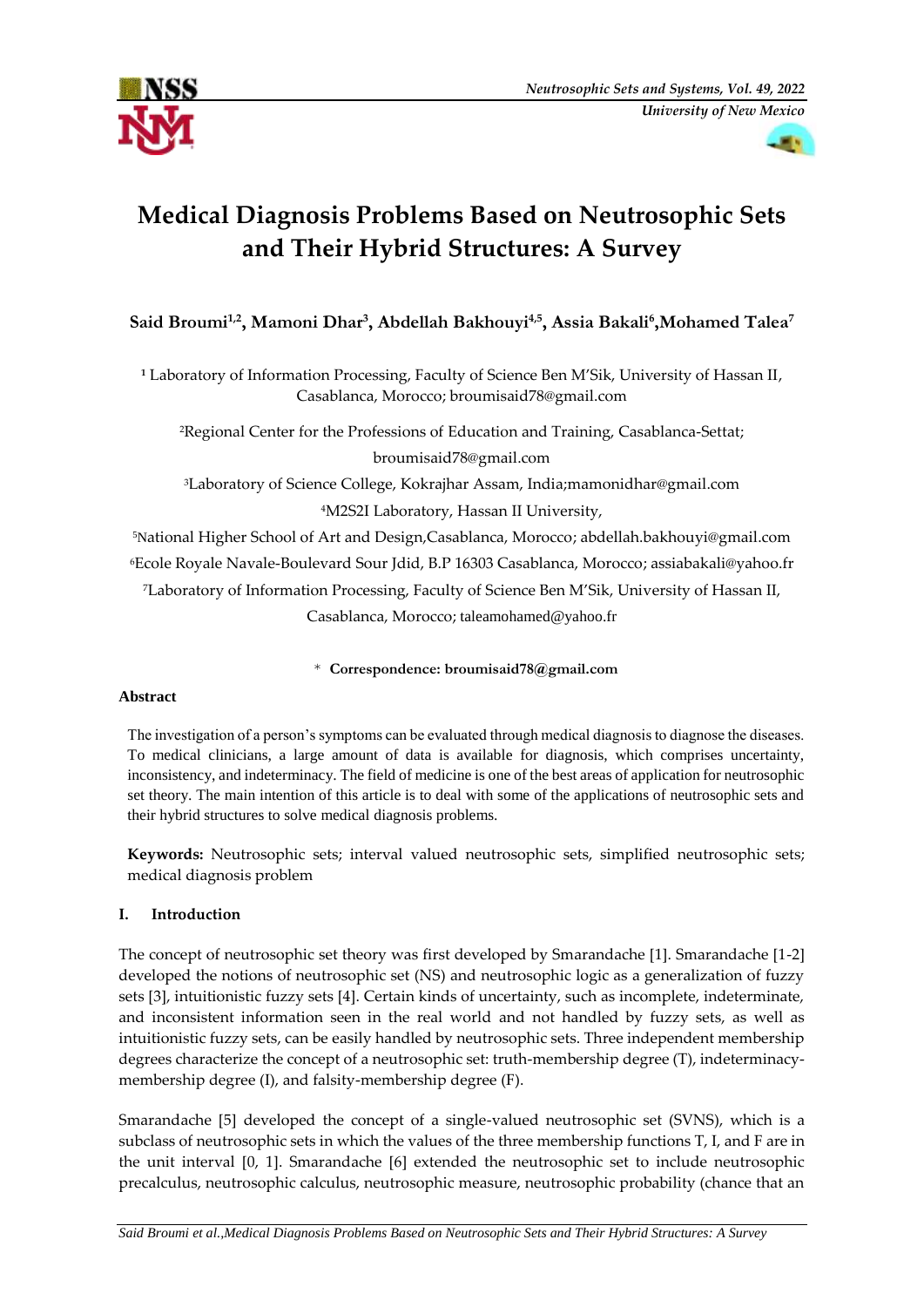event occurs, indeterminate-chance of occurrence of the event, and chance that the event does not occur), and neutrosophic statistic (statistics that have indeterminacy) were carried out by Smarandache [6]. Many researchers have proposed extensions to the notion of neutrosophic sets since it was first introduced.interval-valued neutrosophic sets [7], simplified neutrosophic sets [8], trapezoidal neutrosophic sets [9], single-valued neutrosophic hesitant sets [10], neutrosophic overset, underset, and offset [11], bipolar neutrosophic sets [12], interval-valued bipolar neutrosophic sets [13], single-valued neutrosophic multi-sets [14], rough neutrosophic sets [15], bipolar neutrosophic refined sets [16] and refined neutrosophic sets [17]. All of the newly presented notions have been thoroughly investigated, and attempts to apply them to multiple-attribute decision-making issues and other disciplines have been explored.[18–30] contains a lot of study in this area. In clinical medicine, medical diagnosis is critical in determining diseases based on a set of symptoms.Many academics have undertaken studies linked to medical diagnosis difficulties in fuzzy and intuitionistic fuzzy settings, according to the literature review [31-47]. Later, so many of the fuzzy models based on soft sets were quickly investigated and applied to medical diagnosis issues [48-58].The purpose of all investigations is to establish an adequate medical diagnosis method for determining whether a patient has a specific disease. The medical diagnosis is determined in relation to a specific ailment under certain assumptions. Due to the presence of indeterminacy data, the approaches employed to solve the medical diagnosis problem in fuzzy environments and intuitionistic fuzzy environments are not suitable to neutrosophic related problems.As a result, a number of methods and algorithms for dealing with the medical diagnosis problem in a neutrosophic environment have been created.The purpose of this paper is to show how the neutrosophic set and its hybrid structures can be used to solve medical diagnosis issues.

The paper is organized as follows: Section 1 is introductory in nature. Section 2 deals with some preliminary definitions that are required in subsequent sections. Section 3 gives a literature survey of different neutrosophic models for solving a medical diagnosis problem, and Section 4 describes the conclusions.

### **II. Preliminaries**

In this section, we mainly recall some notions related to neutrosophic sets, single valued neutrosophic sets, interval valued neutrosophic sets, refined neutrosophic sets, soft sets, bipolar neutrosophic refined sets and rough neutrosophic sets relevant to the present work. See especially [1, 2, 5, 6, 15, 17, 48] for further details and background

**Definition 2.1 [1-2**]. Let X be a space of points (objects) with generic elements in X denoted by x; then the neutrosophic set A (NS A) is an object having the form A = {< x:  $T_A(x)$ ,  $I_A(x)$ ,  $F_A(x)$  >,  $x \in$  $X$ , where the functions T, I, F:  $X \rightarrow$ ]<sup>-0</sup>,1<sup>+</sup>[define respectively the truth-membership function, an indeterminacy-membership function, and a falsity-membership function of the element  $x \in X$  to the set A with the condition:

$$
-0 \le T_A(x) + I_A(x) + F_A(x) \le 3^*.
$$
 (1)

The functions  $T_A(x)$ ,  $I_A(x)$  and  $F_A(x)$  are real standard or nonstandard subsets of ]<sup>-0</sup>,1<sup>+</sup>[.

Since it is difficult to apply NSs to practical problems, Smarandache [5] introduced the concept of a SVNS, which is an instance of a NS and can be used in real scientific and engineering applications.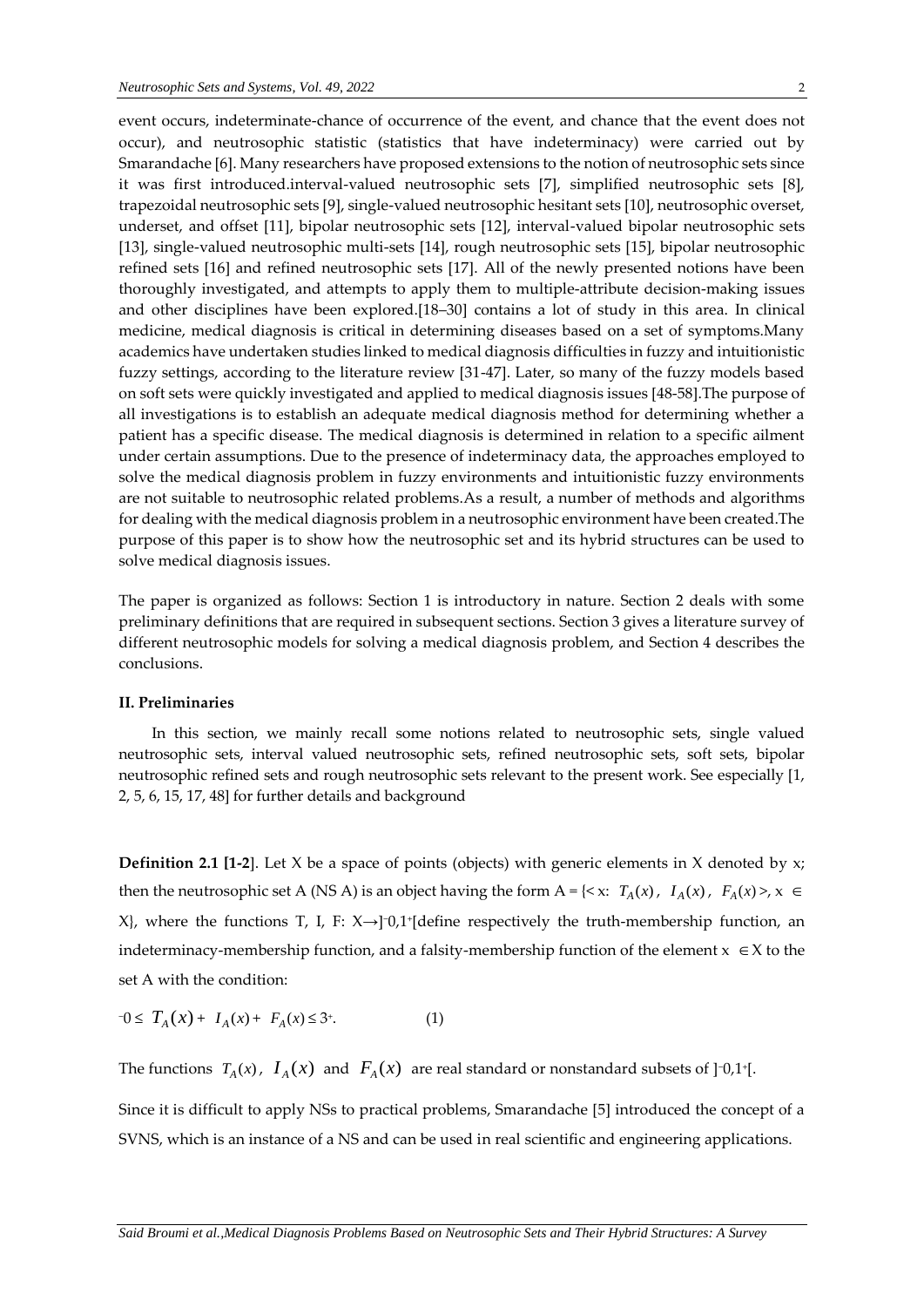**Definition 2.2 [5].** Let X be a space of points (objects) with generic elements in X denoted by x. A single valued neutrosophic set A (SVNS A) is characterized by truth-membership function  $T_A(x)$ , an indeterminacy-membership function  $I_A(x)$ , and a falsity-membership function  $F_A(x)$ . For each point x in X,  $T_A(x)$ ,  $I_A(x)$ ,  $F_A(x) \in [0, 1]$ . A SVNS A can be written as

$$
A = \{ \langle x, T_A(x), I_A(x), F_A(x) \rangle, x \in X \} \tag{2}
$$
\n
$$
0 \le T_A(x) + I_A(x) + F_A(x) \le 3.
$$

**Definition 2.3 [6].** Let X be a space of points (objects) with generic elements in X denoted by x. An interval-valued neutrosophic set A (IVNS A) is characterized by an interval truth-membership function  $T_A(x) = \left[ T_A^L, T_A^U \right]$ , a  $\left[T_A^L,T_A^U\right]$ , an interval indeterminacy-membership function  $I_A(x) = \left[I_A^L,I_A^U\right]$ ,  $\left[\begin{smallmatrix} I_A & I_A \ A & A \end{smallmatrix}\right]$ and an interval falsity-membership function  $F_A(x) = \left\lceil \frac{F_A^L}{F_A^L} \right\rceil$ . I  $\left[ \begin{array}{c} F_A^L, F_A^U \end{array} \right]$ . For each point x in X  $T_A(x)$ ,

 $I_A(x)$ ,  $F_A(x) \in [0, 1]$ . An IVNS A can be written as

$$
A = \{ \langle x; T_A(x), I_A(x), F_A(x) \rangle, x \in X \}
$$
 (3)

In some practical situations, there is the possibility of each element having different membership, indeterminacy and non-membership functions. For this purposeSmarandache [16] proposed the concept of:

**Definition 2. 4** [17] (neutrosophic refined sets)

Let E be a universe, a neutrosophic refined set (NRS) A on E can be defined as follows

$$
A = \begin{cases} < x, (T_A^1(x), T_A^2(x), \dots, T_A^p(x)), (T_A^1(x), T_A^2(x), \dots, T_A^p(x)), \\ & (F_A^1(x), F_A^2(x), \dots, F_A^p(x)) \end{cases} \tag{4}
$$

where  $T_A^1(x), T_A^2(x),..., T_A^p(x): E \to [0, 1], T_A^1(x), T_A^2(x),..., T_A^p(x): E \to [0, 1]$  and  $F_A^1(x), F_A^2(x),..., F_A^p(x): E \to [0, 1]$  such that

$$
0 \leq T_A^i(x) + I_A^i(x) + F_A^i(x) \leq 3 \quad (i=1, 2, 3, \dots, p)
$$

#### **Definition 2.5 [48] soft sets**

Let U be an initial set and E be a set of parameters. Let  $P(U)$  denote the power set of U, and let A  $\rightarrow$ E. A pair (F, A) is called a soft set over U, where F is a mapping given by F:  $A \rightarrow P(U)$ . **Definition 2.6 [16]** bipolar neutrosophic refined sets

Let E be a universe, A bipolar neutrosophic refined set (BNRS) A on E can be defined as follows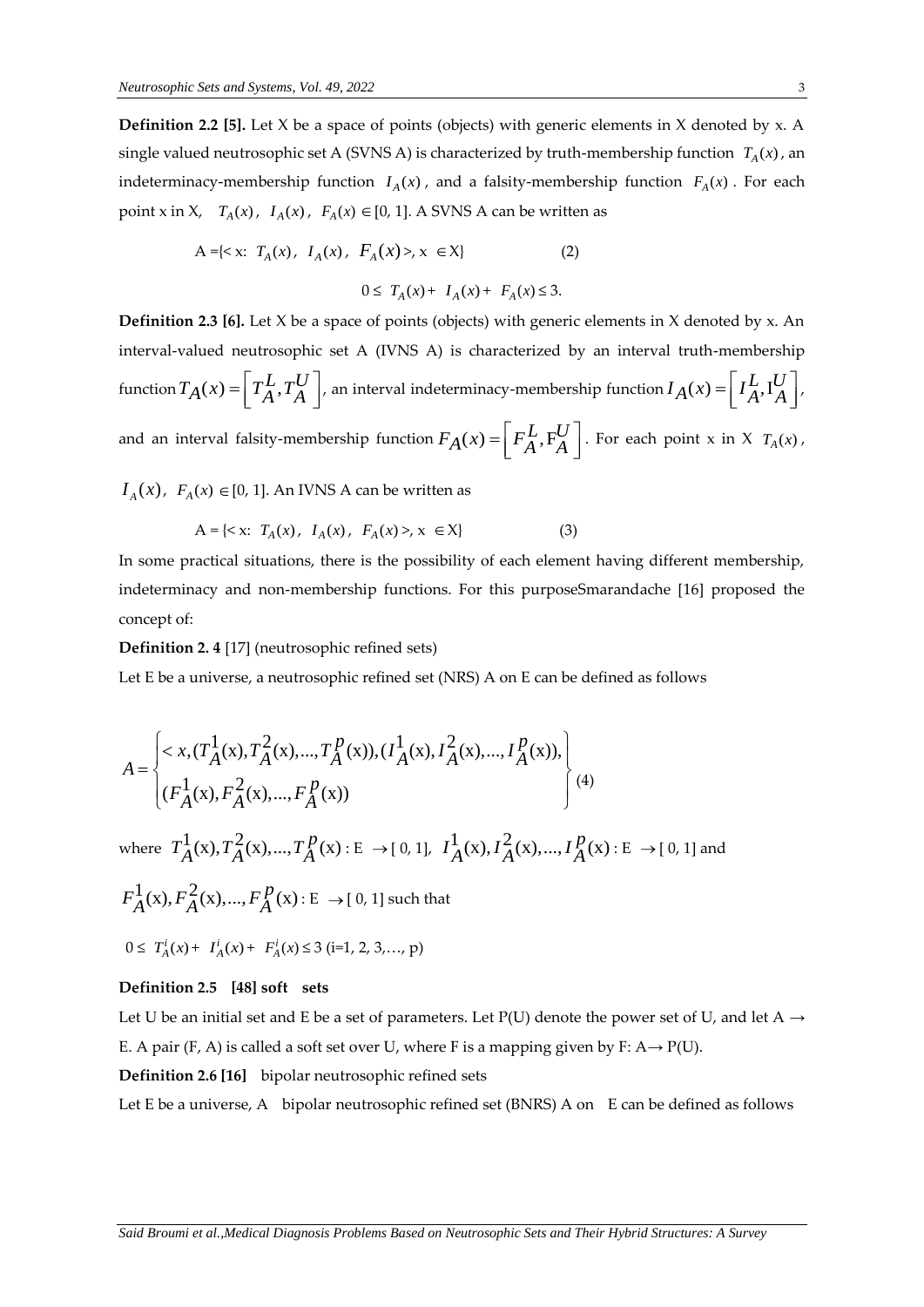$$
N_{eutrosophic Sets and Systems, Vol. 49, 2022}
$$
\n
$$
A = \begin{cases}\n< x, (T_A^{1+}(x), T_A^{2+}(x), \ldots, T_A^{p+}(x), T_A^{1-}(x), T_A^{2-}(x), \ldots, T_A^{p-}(x)), \\
& (T_A^{1+}(x), T_A^{2+}(x), \ldots, T_A^{p+}(x), T_A^{1-}(x), T_A^{2-}(x), \ldots, T_A^{p-}(x)), \\
& (F_A^{1+}(x), F_A^{2+}(x), \ldots, F_A^{p+}(x), F_A^{1-}(x), F_A^{2-}(x), \ldots, F_A^{p-}(x)) > : x \in X\n\end{cases}
$$
\n
$$
(5)
$$

Where

Where  
\n
$$
(T_A^{\frac{1}{4}}(x), T_A^{\frac{2}{4}}(x),..., T_A^{p+}(x), T_A^{\frac{1}{4}}(x), T_A^{\frac{2}{4}}(x),..., T_A^{p-}(x)) : E \rightarrow [0, 1],
$$
\n
$$
(T_A^{\frac{1}{4}}(x), T_A^{\frac{2}{4}}(x),..., T_A^{p+}(x), T_A^{\frac{1}{4}}(x), T_A^{\frac{2}{4}}(x),..., T_A^{p-}(x)) : E \rightarrow [0, 1] \text{ and}
$$
\n
$$
(F_A^{\frac{1}{4}}(x), F_A^{\frac{2}{4}}(x),..., F_A^{p+}(x), F_A^{\frac{1}{4}}(x), F_A^{\frac{2}{4}}(x),..., F_A^{p-}(x)) : E \rightarrow [0, 1] \text{ such that } 0 \le T_A^i(x) + T_A^i(x) + F_A^i(x),
$$
\n
$$
(i=1,2,3,...,p)
$$
\n
$$
(T_A^{\frac{1}{4}}(x), T_A^{\frac{2}{4}}(x),..., T_A^{p+}(x), T_A^{\frac{1}{4}}(x), T_A^{\frac{2}{4}}(x),..., T_A^{p-}(x)) (6) (T_A^{\frac{1}{4}}(x), T_A^{\frac{2}{4}}(x),..., T_A^{p+}(x), T_A^{\frac{1}{4}}(x),..., T_A^{p-}(x))
$$
\n
$$
(7)
$$
\n
$$
(F_A^{\frac{1}{4}}(x), F_A^{\frac{2}{4}}(x),..., F_A^{\frac{p+}{4}}(x), F_A^{\frac{1}{4}}(x), F_A^{\frac{2}{4}}(x),..., F_A^{p-}(x))
$$
\n
$$
(8)
$$

(7)  
\n
$$
(F_A^{1+}(x), F_A^{2+}(x),..., F_A^{p+}(x), F_A^{1-}(x), F_A^{2-}(x),..., F_A^{p-}(x))
$$
\n(8)

is the truth membership sequence, indeterminacy membership sequence and falsity membership sequence of the element, x respectively. Also, P is called the dimension of BNR-set. The set of all bipolar neutrosophic refined sets on E is denoted by BNRS(E).

# **Definition 2.7 [15]** rough neutrosophic sets.

Let *Z* be a non-null set and *R* be an equivalence relation on *Z*. Let P be a neutrosophic set in *Z* with the membership function  $T_p$ , indeterminacy function  $I_p$  and non-membership function  $F_p$ . The lower and the upper approximations of  $P$  in the approximation  $(Z, R)$  denoted by  $N(P)$  and

$$
N(P) \t\t are respectively \t\t defined \t\t as \tfollows
$$
  
\n
$$
\langle \langle x, T_{\underline{N}}(P)(x), I_{\underline{N}}(P)(x), F_{\underline{N}}(P)(x) \rangle \rangle \langle z \in [x]_R, x \in \mathbb{Z} \rangle
$$
  
\n
$$
\langle \langle x, T_{\overline{N}}(P)(x), I_{\overline{N}}(P)(x), F_{\overline{N}}(P)(x) \rangle \rangle \langle z \in [x]_R, x \in \mathbb{Z} \rangle
$$
  
\nWhere  $T_{\underline{N}}(P)(x) = \wedge_z T_P(z) \in [x]_R$ ,  $I_{\underline{N}}(P)(x) = \wedge_z I_P(z) \in [x]_R$ ,  $F_{\underline{N}}(P)(x) = \wedge_z F_P(z) \in [x]_R$ ,  $T_{\overline{N}}(P)(x) = \vee_z T_P(z) \in [x]_R$  So

 $0 \leq \sup T_{\underline{N}(P)}(x) + \sup I_{\underline{N}(P)}(x) + \sup F_{\underline{N}(P)}(x) \leq 3$  and  $0 \leq \sup T_{\overline{N}(P)}(x) + \sup I_{\overline{N}(P)}(x) + \sup F_{\overline{N}(P)}(x) \leq 3$ 

+  $F_A^i(x) \le 3$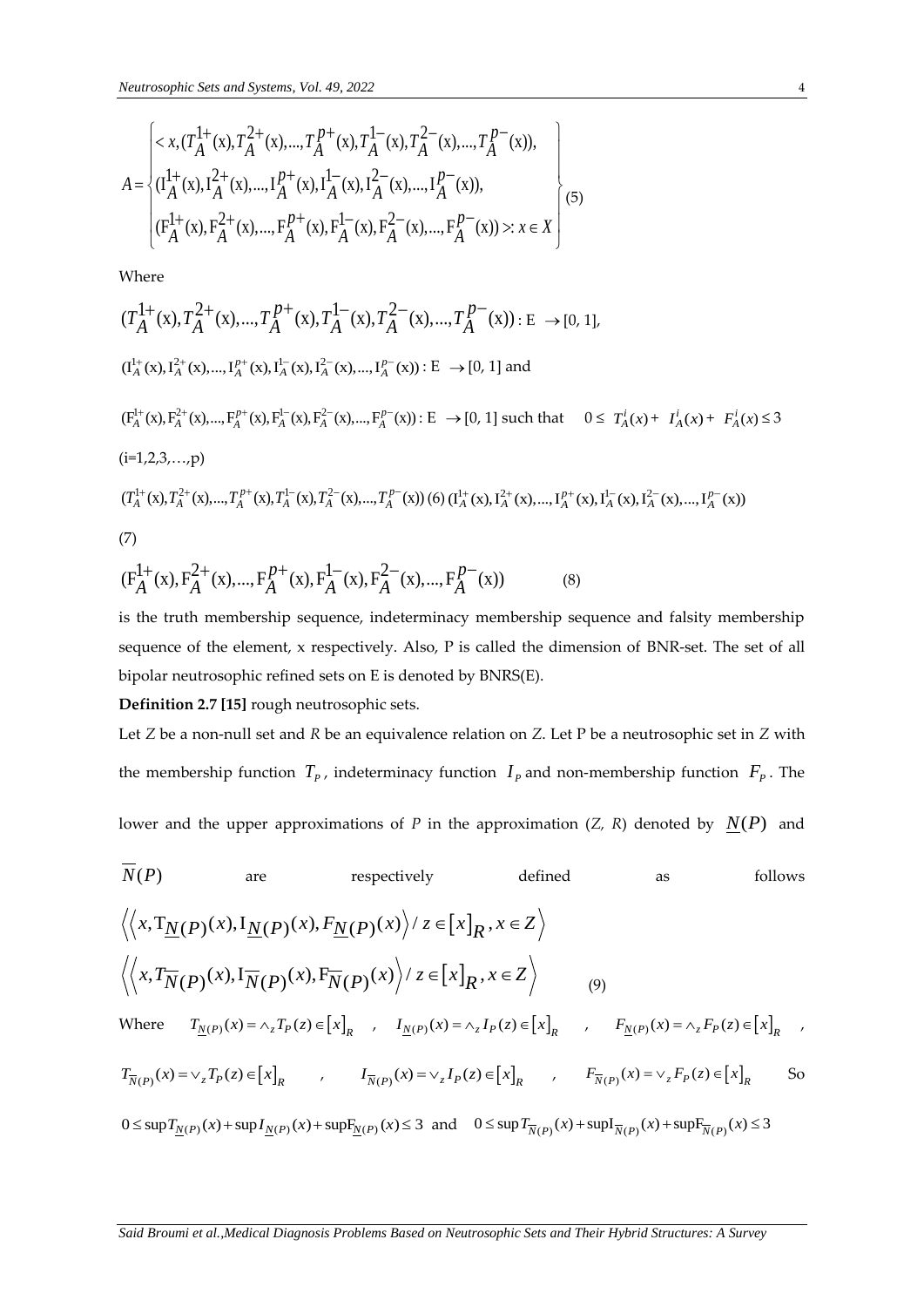And  $\wedge$  and  $\vee$  denote "min" and "max" operators respectively,  $T_p(z)$ ,  $I_p(z)$  and  $F_p(z)$  are the membership, indeterminacy and non-membership of Z with respect to P.

Thus NS mapping  $N/N$ :  $N(Z) \rightarrow N(Z)$  are, respectively, referred to as the lower and upper

rough neutrosophic approximation operators, and the pair (  $N(P)$  ,  $N(P)$  ) is called the rough

neutrosophic set in Z.

### **III. REVIEW OF LITTERATURE**

In this section, medical diagnosis under different neutrosophic hybrid environments is discussed since the medical field seems to be the most suitable for its applicability. Researchers concerned with neutrosophic sets have found that they needed to be developed for solving complex problems that occur most often in medical diagnosis. Some methods are as below:

#### **3.1 Medical diagnosis using the single valued neutrosophic environment.**

To achieve better results, Ansari et al. [59-60] introduced neutrosophic logic into the medical arena. Kharal [61] expanded Sanchez's method of medical diagnosis to neutrosophic sets. The proposed approach of diagnosis allows the decision maker to attribute ambiguous notions to degrees of satisfiability, non-satisfiability, and indeterminacy of symptoms. Shahzadi et al.[84] developed two algorithms for medical diagnosis based on distance and similarity measures in a neutrosophic environment, and discovered that the results achieved using the suggested technique are identical to those obtained using normalized Hamming and normalized Euclidean distance. Kharal [62] suggested a multi-criteria decision-making system based on further extensions of neutrosophic sets (MCDM).The mathematical aspects of the approach, as well as the vis neut-MCDM algorithm, are investigated. The algorithm of viz. neut-MCDM is provided, along with some noteworthy mathematical aspects of the method. The suggested method provides the MCDM community with the principles of neutrosophic set theory. With the use of the neutrosophic membership values of truth, indeterminacy, and falseness, De and Mishra [63] proposed a novel technique of decision making. The major goal was to come to a reasonable conclusion about the illness of a patient who was suffering from a condition utilizing neutrosophic notions. Sanchez's approach of medical diagnostics in the arena of fuzzy neutrosophic composition relations was examined by Jenny and Arockiarani [64]. The steps of proposed algorithm are as follows

**Step 1:** Determination of symptoms of the patients .i.e. the relation  $Q(R \rightarrow S)$  between the patients and symptoms are noted.

**Step 2:** The medical knowledge relating the symptoms with the set of diseases under consideration are noted in table II i.e. the relation of symptoms and diseases  $R(S \rightarrow D)$  are given.

**Step 3:** Compute the composition relation of patients and diseases  $T(P \rightarrow D)$ . Using the membership function given by

function given by  
\n
$$
\mu_T(p_i, d) = \bigvee_{s \in S} \left[ \mu_Q(p_i, s) \wedge \mu_R(s, d) \right],
$$
\n(10)

the indeterminacy membership function given by  $v_T(p_i, d) = \bigvee_{s \in S} \bigg[ v_Q(p_i, s) \wedge v_R(s, d) \bigg]$  $=\int_{s\in S} \left[ vQ(p_i,s)\wedge vR(s,d) \right]$ 

(11)

and non- membership function given by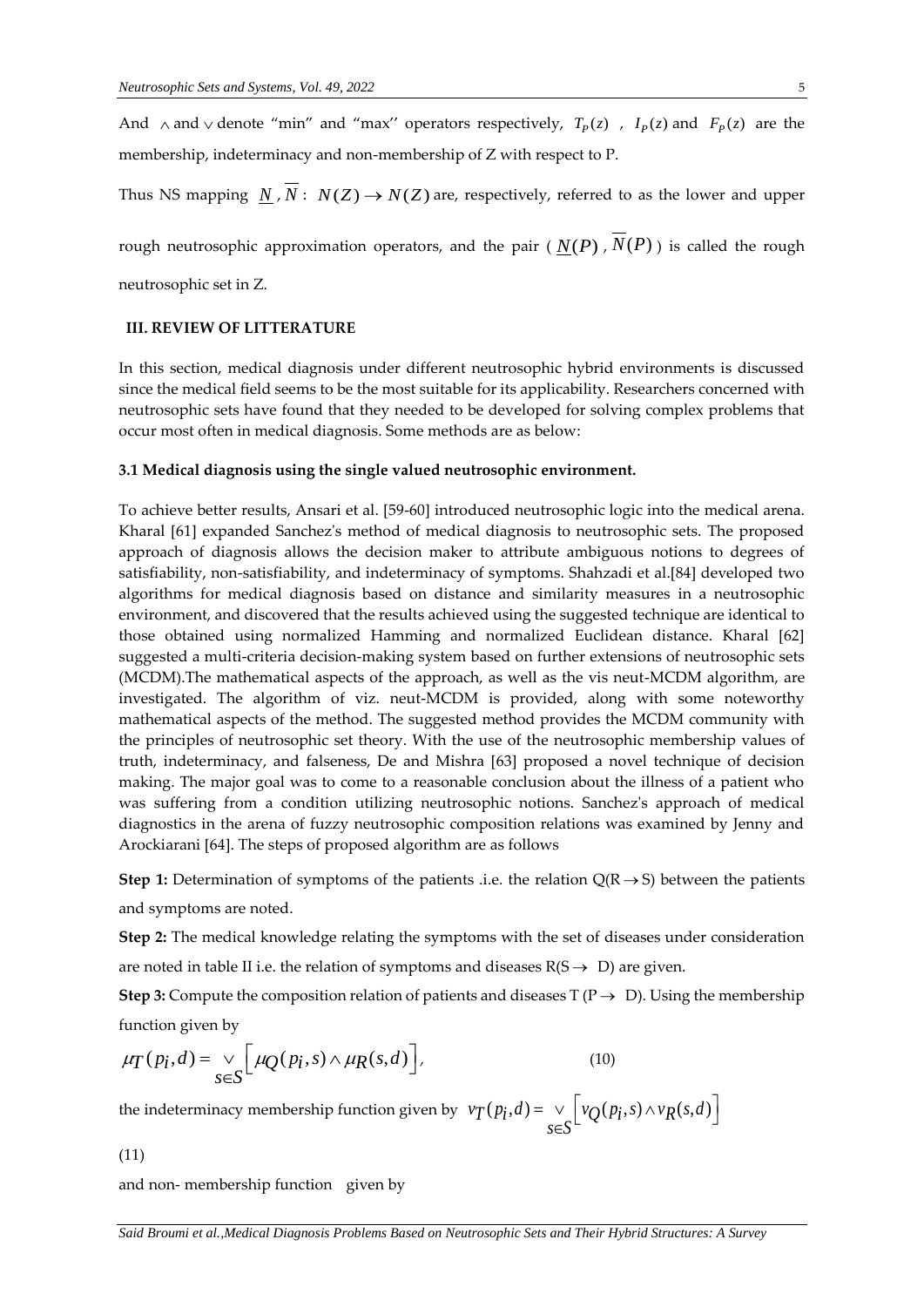$$
\omega_T(p_i, d) = \bigwedge_{s \in S} \left[ \omega_Q(p_i, s) \vee \omega_R(s, d) \right]
$$
(12)

and noted in Table III.

**Step 4:** Compute the value function using the

$$
V(A) = \mu_A + (1 - v_A) - \omega_A \tag{13}
$$

for Table III and is given in Table IV.

**Step 5:** Compute the score function for the table III using the

$$
S_2 = \mu_i - v_i \omega_i \tag{14}
$$

and it is given in Table V.

**Step 6:** The higher the score, higher is the possibility of the patient affected with the respective disease.

Ye [65] later produced the tangent function-based similarity measure for SVNSs and the weighted tangent similarity measure for SVNSs, which were introduced by first assessing the relevance of each element and then investigating their features.

The author developed a multi medical diagnosis technique based on the proposed similarity measure and weighted aggregation of multi-period data.

The diagnosis steps are given as follows:

**Step1:** Compute the similarity measure between a patients  $P_s$  and the considered Diseases  $D_i$  (*i* = 1, 2, ..., n) in each period  $t_k$  (*k* = 1, 2, ..., *q*) by the following formula:

$$
D_i (i = 1, 2, ..., n) \text{ in each period } t_k (k = 1, 2, ..., q) \text{ by the following formula:}
$$
\n
$$
T_{W_i}(P_S, t_k) =
$$
\n
$$
1 - \sum_{j=1}^{m} \left\{ w_j \tan \left[ \frac{\pi}{12} \left( |T_j(w_i) - T_{ij}| + |I_j(w_i) - I_{ij}| + |F_j(w_i) - F_{ij}| \right) \right] \right\}
$$
\n
$$
(15)
$$

**Steps 2**: Obtain the weighted aggregation values of  $\ M_{\bar{T}_l^*}(\mathrm{P}_S) = \ \sum^q \ T_{W_l^*}(\mathrm{P}_S,t_k) \, \omega(t_k)$ 1  $M_{T_i}(P_s) = \sum_{k=1}^{q} T_{w_i}(P_s, t_k) \omega(t_k)$  $= \sum T_{Wi}(\mathbf{P}_s,t_k) \omega$  $=$ 

(16)

**Steps 3**: Obtain a proper diagnosis for the patient P*s* according to the maximum weighted aggregation value.

**Step 4**: Last step.

 $\frac{d\pi}{d\tau}(P_i, d) = \frac{1}{\sqrt{2}} \left[ \alpha q_j(n, s) \vee \alpha p_k(s, d) \right]$  (12)<br>
and noted in Table III.<br>
Step 4: Compute the value function using the<br>
SV(A) =  $\mu_A + (1 - \nu_A) - \omega_A$  (13)<br>
Step 5: Compute the value function for the table III usin According to [69], the multi-period medical diagnosis method is superior to the single-period medical diagnosis method because the latter can be difficult to give a proper diagnosis of a specific patient with a specific disease in some situations, whereas the former must examine the patient over multiple periods and take into account the weighted information aggregation of multiple periods in order to reach a proper conclusion for the patient.

The concept of fuzzy ontology was expanded to neutrosophic ontology by Bhutani and Aggarwal [66].On the appendicitis dataset, the authors used Fuzzy Ontology and Neutosophic Ontology.

Furthermore, the authors determined that categorization using neutrosophic ontology, as opposed to fuzzy ontology, produces more practical findings because it divides data into appendicitis, non-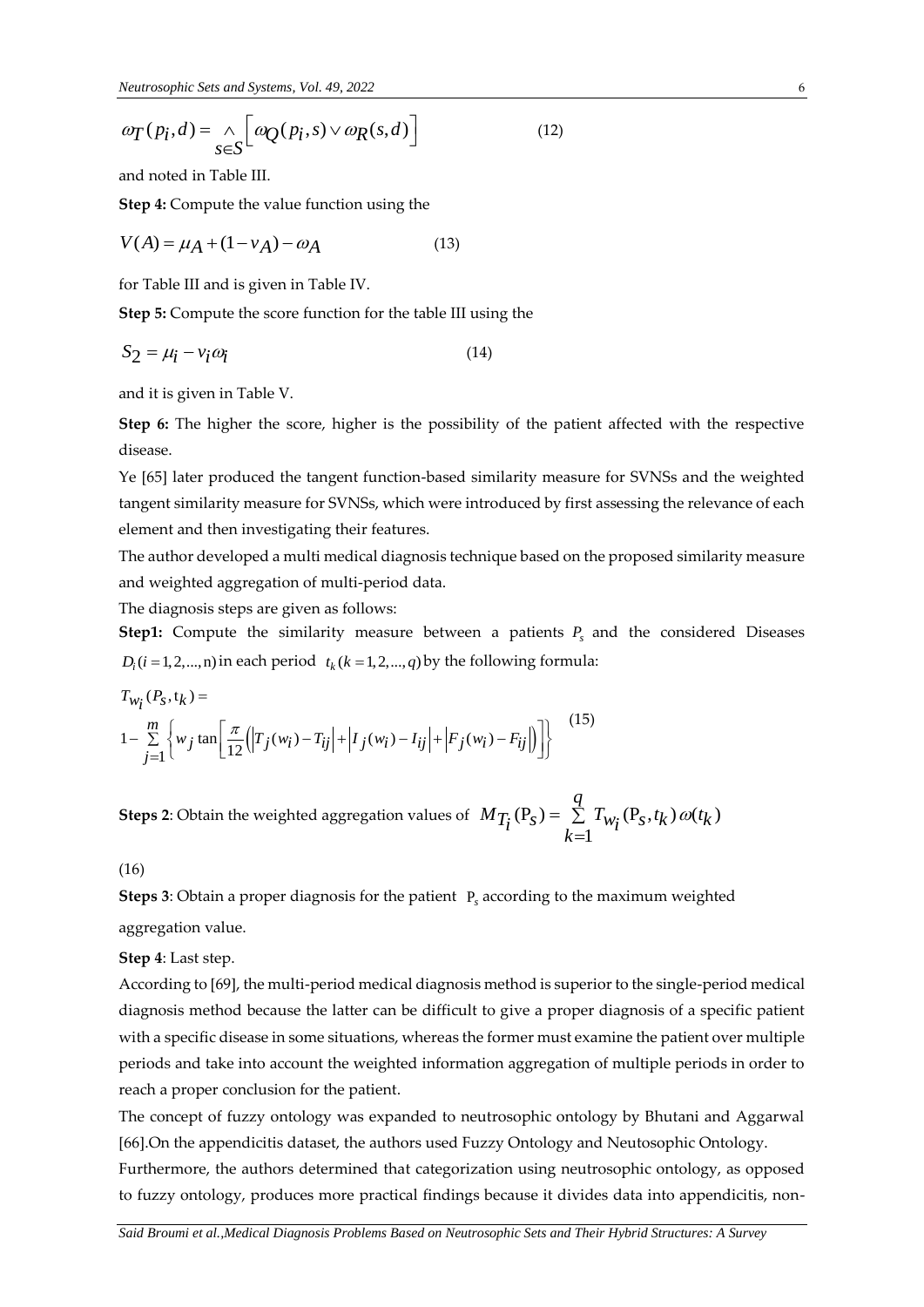#### appendicitis, and uncertainty classes.

Prem Kumar Singh [67] has recently explored how the features of the three-way fuzzy idea lattice and neutrosophic graph presented by Broumi et al [28] can be used to analyze uncertainty and ambiguity in medical data sets. Using the vertices and edges of a neutrosophic graph, this study gave a precise description of medical diagnosis difficulties. Furthermore, using neutrosophic graphs and component-wise Godelresiduated lattice to enrich the knowledge, three-way fuzzy concept creation and hierarchical order visualization in the idea lattice are provided. The proposed method is also used to examine the multi-criteria decision-making process in one application.

#### **3.2 Medical diagnosis under the interval neutrosophic environment.**

The notion of interval neutrosophic linguistic numbers (INLNs) was developed by Ma et al. [68], and certain related properties were examined.The authors selected medical therapies based on interval neutrosophic linguistic information using interval neutrosophic linguistic prioritized harmonic.

In addition, the authors conclude that interval neutrosophic linguistic numbers can be utilized to analyze information more successfully than fuzzy sets during the medical treatment selection process.

#### **3.3 Medical diagnosis under the simplified neutrosophic environment.**

Ye [69] proposed an improved cosine similarity measure of simplified neutrosophic sets (SNSs) based on the cosine function, including single-valued neutrosophic cosine similarity measures and interval neutrosophic cosine similarity measures, to overcome some of the shortcomings of existing cosine similarity measures of SNSs.

The author then presented a medical diagnosis approach for solving medical diagnosis problems utilizing simplified neutrosophic information based on improved cosine similarity measurements. To demonstrate the efficacy and rationale of the increased cosine similarity measures-based diagnosis technique, two medical diagnosis challenges were supplied.

#### **3.4. Medical diagnosis under the neutrosophic refined environment.**

Broumi and Smarandache [70] examined some of the basic properties of a new distance measure between neutrosophic refined sets based on the extended Hausdorff distance of a neutrosophic set. A medical diagnosis problem is solved using the extended Hausdorff distance or similarity measurements.

Broumi and Smarandache [71] extended the enhanced cosine similarity measure of single-valued neutrosophic sets provided by Ye [21] to neutrosophic refined sets, and investigated some of their basic features.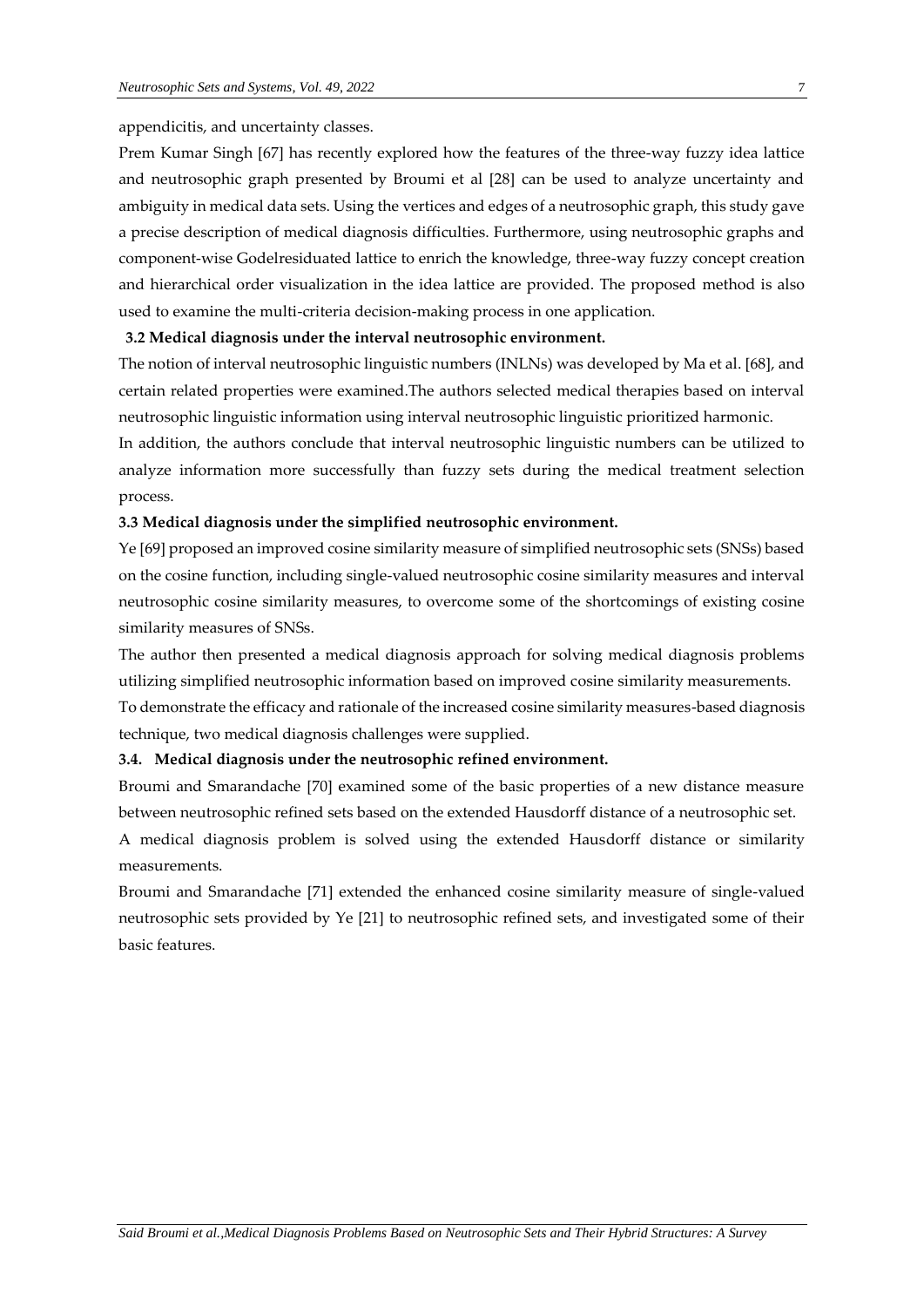Furthermore, using the formulas below, the concept of similarity is applied to medical diagnosis

Furthermore, using the formulas below, the concept of similarity is applied to medica\n
$$
C_{NRS}(A, B) =
$$
\n
$$
\text{problems: } \frac{1}{p} \sum_{j=1}^{p} \left\{ \frac{1}{n} \sum_{i=1}^{n} \cos \left[ \frac{\pi \left( \left| T_A^j(x_i) - T_B^j(x_i) \right| + \left| I_A^j(x_i) - I_B^j(x_i) \right| \right)}{\pi \left( \left| F_A^j(x_i) - F_B^j(x_i) \right| \right)} \right] \right\}
$$
\n(17)

Mondal and Pramanik [73] suggested a tangent similarity measure for the neutrosophic refined set, and some of the features of tangent similarity measures were investigated. A tangent similarity measure of single-valued neutrosophic refined sets is a variant of the tangent similarity measure of single-valued neutrosophic sets. The proposed refined tangent similarity measure of single-valued neutrosophic sets is applied to solve a problem in medical diagnosis.

The notion of neutrosophic refined sets (NRS) has been used in medical diagnostics by Deli et al. [14]. The symptoms of each disease can be used to determine the distance and similarity of each patient to that disease.The suggested technique is unusual in that it takes into account multi-membership, indeterminacy, and non-membership.There may be some inaccuracies in diagnosis if you only do a one-time inspection.As a result, in the multi-time inspection procedure, obtaining samples from the same patient at different periods yields the most accurate diagnosis.

#### **3.5 Medical diagnosis under the bipolar neutrosophic refined environment**

Deli and ubaş [16] proposed the concept of a bipolar neutrosophic refined set, and further research was conducted into some of the basic properties of this bipolar neutrosophic refined set that generalize the fuzzy set, fuzzy multiset, bipolar fuzzy set, intuitionistic fuzzy multiset, and neutrosophic multisets. Two bipolar neutrosophic refined sets are compared using the score certainty and accuracy functions.Using bipolar neutrosophic refined sets, a new algorithm for solving a medical diagnosis problem was developed.

Ngan et al.[94] established a new distance measure based on the H-max distance measure of intuitionistic fuzzy sets and single valued neutrosophic sets, and then used the H-max distance measure of bipolar neutrosophic sets to introduce a technique of medical diagnosis.

#### **3.6 Medical diagnosis under the single valued neutrosophicmultisets environment.**

As a generalization of intuitionistic fuzzy multisets (IFM), Ye et al. [74] proposed a new theory of single-valued neutrosophic multisets (SVNMS), combining the concepts of single-valued neutrosophic sets with the theory of multisets. Then the dice similarity measure between SVNMs is discussed, and then the same measure is applied to medical diagnosis problems.

A generalized distance measure and similarity measures between single-valued neutrosophic multisets (SVNMs) were proposed by Ye et al. [75]. Then the similarity measures obtained in the process are applied to a medical diagnosis problem with incomplete, indeterminate, and inconsistent information. The diagnosis method deals with the diagnosis problem with indeterminate and inconsistent information, which cannot be handled by the diagnosis method based on intuitionistic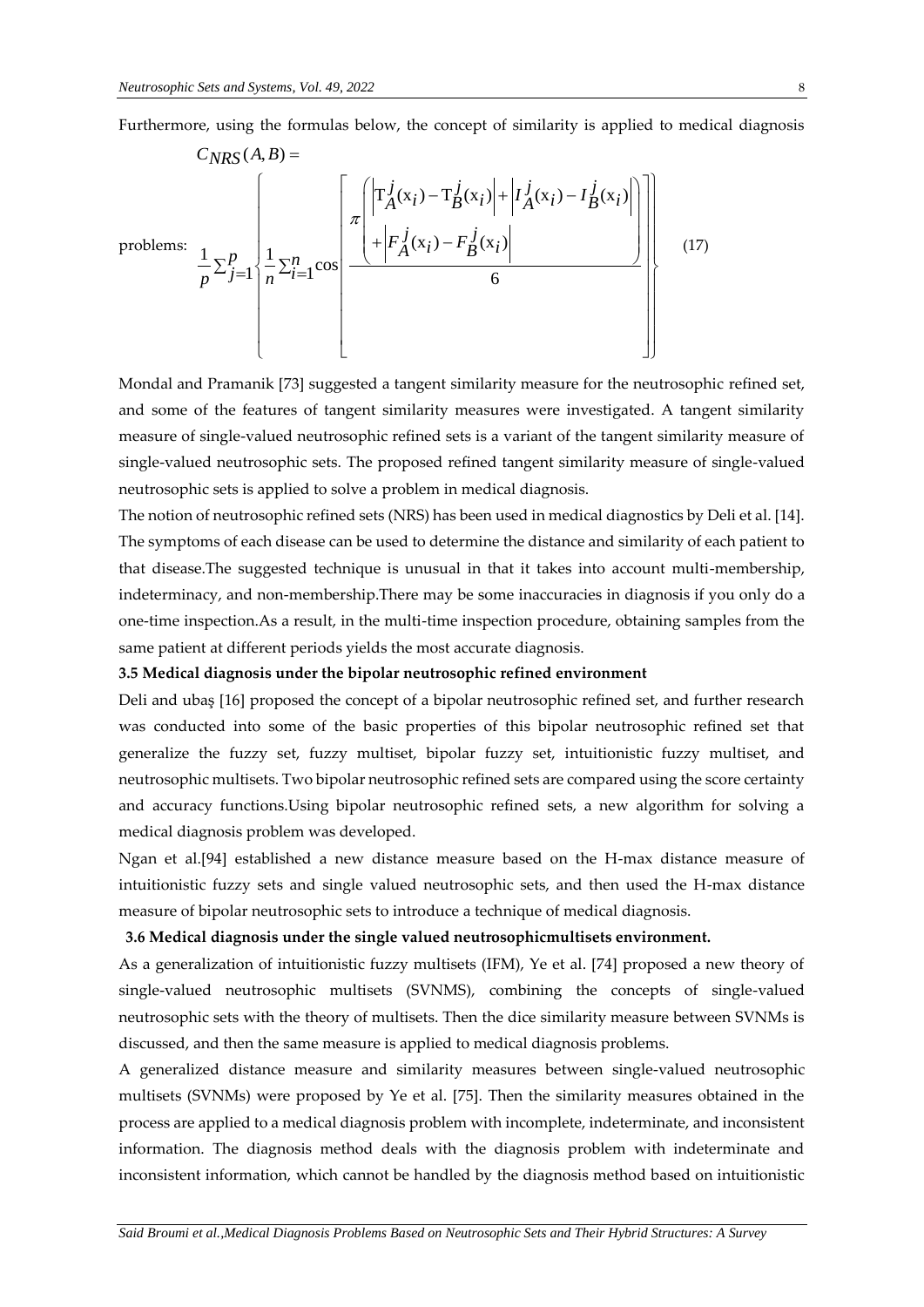fuzzy multisets (IFMs).

The notion of SVNMS is redefined by Chatterjee et al. [14] and several set theoretic and algebraic operations on SVNMS are also discussed. Distance and similarity measures between two singlevalued neutrosophic multisets were introduced, and single-valued neutrosophic multisets were used to solve medical diagnosis problems.

Samuel et al. [85] used cosine logarithmic distance among single-valued neutrosophic sets to investigate relationships between sets of symptoms found in patients and sets of diseases affecting patients.

In another work, Samuel et al. [86] provided a new approach called the tangent inverse similarity measure by using single-valued neutrosophic sets and applied this newly introduced technique to diagnose which patient is suffering from which disease.

#### **3.7 Medical diagnosis under the rough neutrosophic set environment.**

Medical diagnosis necessitates a great deal of data from modern medical technologies, and this data is sometimes partial and inconclusive due to the complexities and ambiguity of disease symptoms.

A rough neutrosophic set has been shown to be effective in dealing with medical diagnosis, which often comprises of imperfect and partial information.

Pramanik and Mondal [76] defined a rough cosine similarity measure between two rough

neutrosophic sets and investigated some of their basic features.<br>The following formula was used to apply these notions<br> $C_{RNS}(A, B) =$ The following formula was used to apply these notions to a medical diagnosis problem:<br>  $C_{RNS}(A,B) = \frac{1}{n} \sum_{i=1}^{n} \frac{\delta T_A(x_i) \delta T_B(x_i) + \delta I_A(x_i) \delta I_B(x_i) + \delta F_A(x_i) \delta F_B(x_i)}{(\cos \theta)^2 + (\cos \theta)^2}$  (18)  $C_{RNS}(A, B) =$ (18)

$$
C_{RNS}(A,B) = \frac{1}{n} \sum_{i=1}^{n} \frac{\delta T_A(x_i) \delta T_B(x_i) + \delta I_A(x_i) \delta I_B(x_i) + \delta F_A(x_i) \delta F_B(x_i)}{\sqrt{(\delta T_A(x_i))^2 + (\delta I_A(x_i))^2 + (\delta F_A(x_i))^2} \sqrt{(\delta T_B(x_i))^2 + (\delta I_B(x_i))^2 + (\delta F_B(x_i))^2}}
$$
(18)

Where 
$$
\delta T_A(x_i) = \left(\frac{T_A(x_i) + \overline{T}_A(x_i)}{2}\right), \quad \delta I_A(x_i) = \left(\frac{I_A(x_i) + \overline{I}_A(x_i)}{2}\right),
$$

 $\delta F_A(x_i) = \left(\frac{F_A(x_i) + \overline{F}_A(x_i)}{2}\right)$  $=\left(\frac{F_A(x_i)+\bar{F}_A(x_i)}{2}\right)$ 

Pramanik and Mondal [77] established a rough cotangent similarity measure between two rough neutrosophic sets. In 3D-vector space, the concept of a rough neutrosophic set is used as a vector representation.The upper and lower approximation operators, as well as the pair of neutrosophic sets, are used to represent the rating of all elements in a rough neutrosophic set, which are characterized by truth-membership degree, indeterminacy-membership degree, and falsitymembership degree.

Cotangent similarity was used to solve a medical diagnosis challenge by the author. Pramanik and Mondal [78] introduced more rough dice and Jaccard similarity measures for rough neutrosophic sets, as well as some of their basic features.

The following notions were then applied to a medical diagnosis problem, and an algorithm was created to analyze the situation as follows:

**Step1:** Determination the relation between patients and symptoms

**Step 2:** Determination of the relation between Symptoms) and Diseases.

*Said Broumi et al.,Medical Diagnosis Problems Based on Neutrosophic Sets and Their Hybrid Structures: A Survey*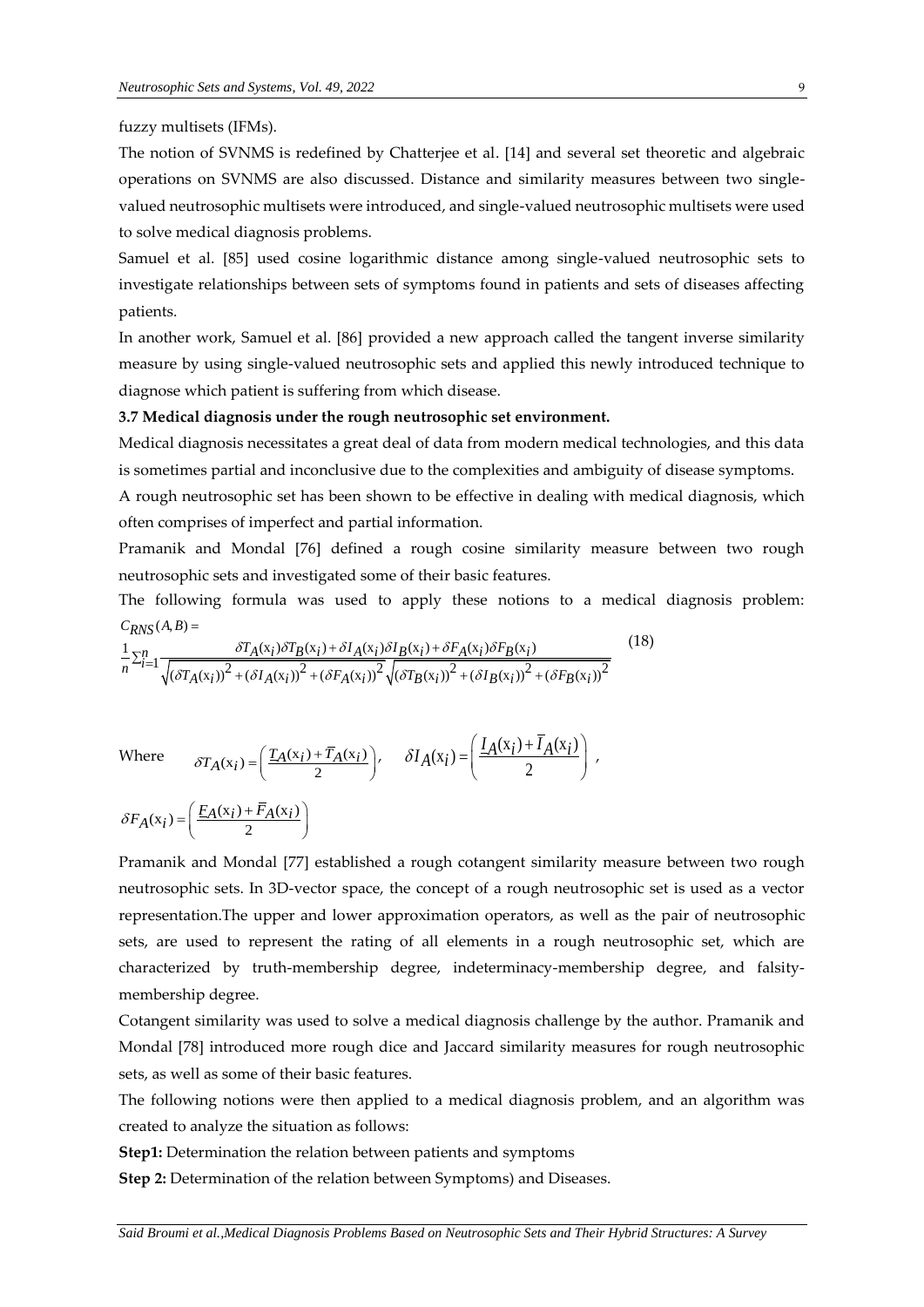**Step 3:** Determination the relation between patients and Diseases  
\n
$$
DIC_{RNS}(A,B) = \frac{2\{\delta T_A(x_i)\delta T_B(x_i) + \delta I_A(x_i)\delta I_B(x_i) + \delta F_A(x_i)\delta F_B(x_i)\}}{\sqrt{\left[\delta T_A(x_i)\delta T_A(x_i)\delta T_B(x_i)\right]^2 + \left[\delta T_B(x_i)\delta T_B(x_i)\delta T_B(x_i)\delta T_B(x_i)\delta T_B(x_i)\delta T_B(x_i)\delta T_B(x_i)\delta T_B(x_i)\delta T_B(x_i)\delta T_B(x_i)\delta T_B(x_i)\delta T_B(x_i)\delta T_B(x_i)\delta T_B(x_i)\delta T_B(x_i)\delta T_B(x_i)\delta T_B(x_i)\delta T_B(x_i)\delta T_B(x_i)\delta T_B(x_i)\delta T_B(x_i)\delta T_B(x_i)\delta T_B(x_i)\delta T_B(x_i)\delta T_B(x_i)\delta T_B(x_i)\delta T_B(x_i)\delta T_B(x_i)\delta T_B(x_i)\delta T_B(x_i)\delta T_B(x_i)\delta T_B(x_i)\delta T_B(x_i)\delta T_B(x_i)\delta T_B(x_i)\delta T_B(x_i)\delta T_B(x_i)\delta T_B(x_i)\delta T_B(x_i)\delta T_B(x_i)\delta T_B(x_i)\delta T_B(x_i)\delta T_B(x_i)\delta T_B(x_i)\delta T_B(x_i)\delta T_B(x_i)\delta T_B(x_i)\delta T_B(x_i)\delta T_B(x_i)\delta T_B(x_i)\delta T_B(x_i)\delta T_B(x_i)\delta T_B(x_i)\delta T_B(x_i)\delta T_B(x_i)\delta T_B(x_i)\delta T_B(x_i)\delta T_B(x_i)\delta T_B(x_i)\delta T_B(x_i)\delta T_B(x_i)\delta T_B(x_i)\delta T_B(x_i)\delta T_B(x_i)\delta T_B(x_i)\delta T_B(x_i)\delta T_B(x_i)\delta T_B(x_i)\delta T_B(x_i)\delta T_B(x_i)\delta T_B(x_i)\delta T_B(x_i)\delta T_B(x_i)\delta T_B(x_i)\delta T_B(x_i)\delta T_B(x_i)\delta T_B(x_i)\delta T_B(x_i)\delta T_B(x_i)\delta T_B(x_i)\delta T_B(x_i)\delta T_B(x_i)\delta T_B(x_i)\delta T_B(x_i)\delta T_B(x_i)\delta T_B(x_i)\delta T_B(x_i)\delta T_B(x_i)\delta T_B(x_i)\delta T_B(x_i)\delta T_B(x_i)\delta T_B(x_i)\delta T_B(x_i)\delta T_B(x_i)\delta T_B(x_i)\delta T_B(x_i)\delta T_B(x_i)\delta T_B(x_i)\delta T_B(x_i)\delta T_B(x_i)\delta T_B(x_i)\delta T_B(x_i)\delta T_B(x_i)\delta T_B(x_i)\delta T_B(x_i)\delta T_B(x_i)\delta T_B(x_i)\delta T_B(x_i)\delta T_B(x_i
$$

$$
JAC_{RNS}(A,B) =
$$
\n
$$
\frac{1}{n} \sum_{i=1}^{n} \frac{\{\delta T_A(x_i)\delta T_B(x_i) + \delta I_A(x_i)\delta I_B(x_i) + \delta F_A(x_i)\delta F_B(x_i)\}}{\left[\left(\delta T_A(x_i)\right)^2 + (\delta I_A(x_i))^2 + (\delta F_A(x_i))^2\right] + \left[\left(\delta T_B(x_i)\right)^2 + (\delta I_B(x_i))^2 + (\delta F_B(x_i))^2\right] - \left[\delta T_A(x_i)\delta T_B(x_i) + \delta I_A(x_i)\delta I_B(x_i) + \delta F_A(x_i)\delta F_B(x_i)\right]}\right]
$$
\n(20)

#### **Step 4:** Ranking the alternative

 $($   $\lambda$   $)$   $\mathbb{R}$ 

The major feature of these proposed approaches is that they take a single time inspection to diagnose the truth, indeterminate, and false membership of each element between two approximations of neutrosophic sets.

The order function of rough neutrosophic sets is proposed in [87], and this method is then applied in the field of medical diagnosis to determine the sickness affecting the patient in question.

In [88] the authors proposes and discusses tangent logarithmic distance and cosecant similarity metrics between rough neutrosophic sets, as well as some of their features.

Following then, the use of this technology in medical diagnostics was discussed.Alias et al. [90] proposed a distance-based similarity measure for approximate neutrosophic sets as a means of medical diagnostics.

In [91], Olgun et al. presented 2-additive choquet similarity measures for multi-period medical diagnosis in single-valued neutrosophic set settings.

Ye et al. [92] introduced a generalized distance measure and similarity measures between singlevalued neutrosophic multisets. This method of distance-based similarity measure of single-valued neutrosophic multisets is then applied in medical diagnosis to find which patient is suffering from which type of disease.

Habib et al. [93] presented a single-valued neutrosophic decision-making model for medical diagnosis.

#### **3.8 Medical diagnosis problems under the neutrosophic soft sets**

The concept of a neutrosophic soft matrix was introduced by Basu and Mondal [79]. (NS-Matrix).

Different forms of NS-Matrices were also discussed, as well as numerous operations. To handle neutrosophic soft set-based real-life group decision-making problems, a new methodology termed the NSM-Algorithm based on certain of these matrix operations was introduced. The NSM-Algorithm created can be used to solve problems with disease diagnosis based on a variety of symptoms.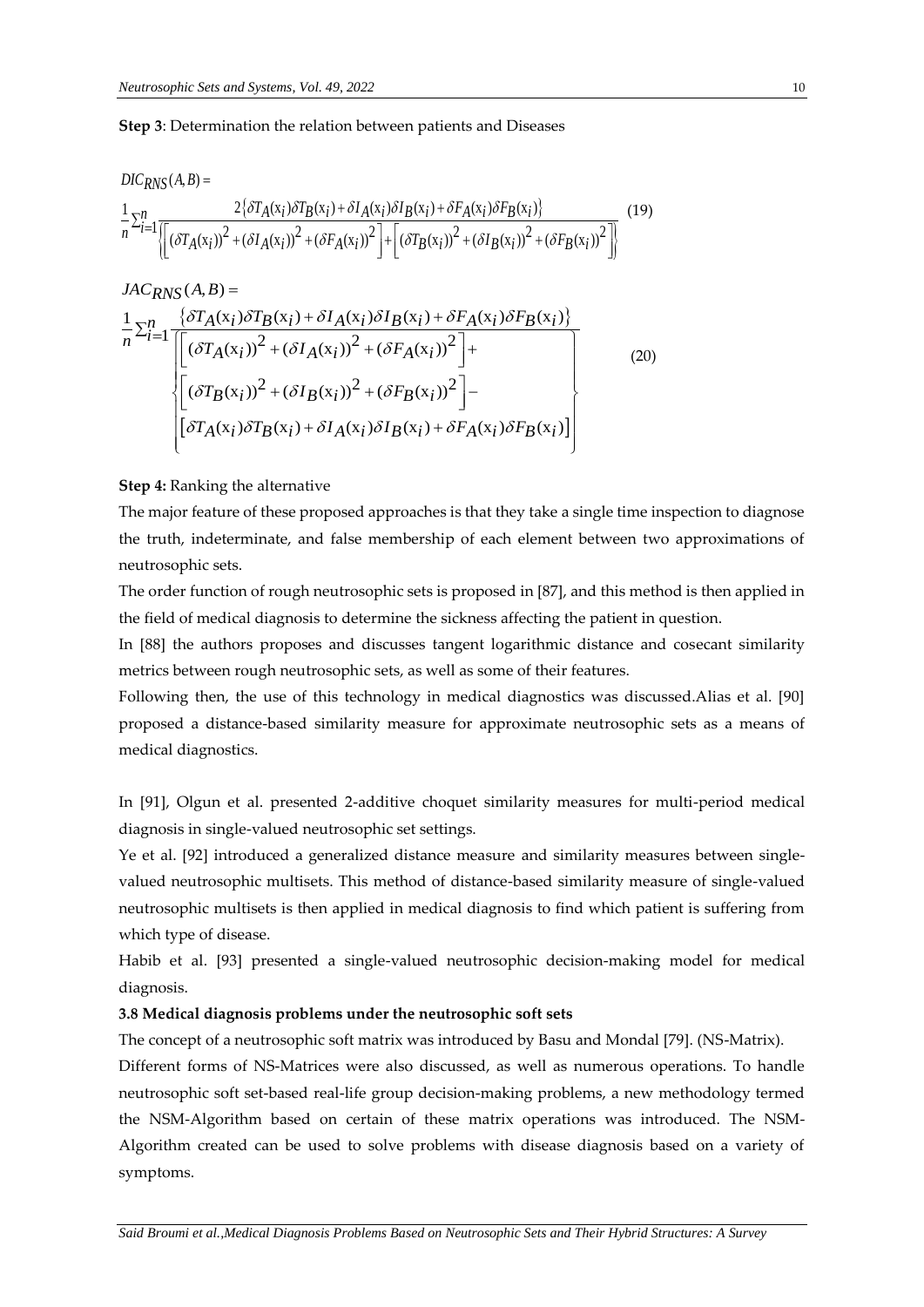Mukherjee and Sarkar [80] introduced a new approach for determining the degree of similarity and weighted similarity between two neutrosophic soft sets, as well as some features of the similarity measure.Similarity measures were used to construct further algorithms for pattern identification problems in neutrosophic soft sets.The proposed method can be used in a variety of situations, such as determining whether or not a sick person with obvious symptoms is suffering from cancer. The following steps are required for the proposed algorithms.

**Step1:**Construction of NSS(s)  $\hat{N}_i$  (i =1, 2, 3........, n) as ideal pattern(s).

**Step2:**Construction of NSS(s)  $\hat{M}_j$  (j=1, 2, 3........, m) for sample pattern(s) which is/are to be recognized.

**Step3:** Compute the similarity measure between NSS(s) for ideal pattern(s) and sample pattern(s) using the following formulas:  $\sum_{i=1}^{n}$  and  $\sum_{i=1}^{n}$  and  $\sum_{i=1}^{n}$  and  $\sum_{i=1}^{n}$  and  $\sum_{i=1}^{n}$  and  $\sum_{i=1}^{n}$  and  $\sum_{i=1}^{n}$  and  $\sum_{i=1}^{n}$  and  $\sum_{i=1}^{n}$  and  $\sum_{i=1}^{n}$  and  $\sum_{i=1}^{n}$  and  $\sum_{i=1}^{n}$  and  $\sum_{i=1}^{n}$  and

$$
Sim(N_1, N_2) =
$$
\n
$$
\frac{1}{3mn} \sum_{i=1}^{n} \sum_{j=1}^{m} \left( \frac{3 - |T_{N_1}(x_i)(e_j) - T_{N_2}(x_i)(e_j)| - |I_{N_1}(x_i)(e_j) - I_{N_2}(x_i)(e_j)|}{-|F_{N_1}(x_i)(e_j) - F_{N_2}(x_i)(e_j)|} \right)
$$
(21)

$$
WSim(N_1, N_2) =
$$
  
\n
$$
\frac{1}{3m} \sum_{i=1}^{n} \sum_{j=1}^{m} w_i \begin{pmatrix} 3 - |T_{N_1}(x_i)(e_j) - T_{N_2}(x_i)(e_j)| - |I_{N_1}(x_i)(e_j) - I_{N_2}(x_i)(e_j)| \\ - |F_{N_1}(x_i)(e_j) - F_{N_2}(x_i)(e_j)| \end{pmatrix}
$$
 (22)

Where  $w_i \in [0,1]$ .

**Step 4:** Consider sample pattern(s) under certain predefined conditions.

If the measure of similarities between the two NSSs considered is greater than or equal to 0.75 then the ill person is possibly suffering from the diseases.

For fuzzy neutrosophic soft sets, Sumathi and Arockiarani [81] developed various types of matrix operations. Furthermore, using fuzzy neutrosophic matrices, a composition approach for creating the decision matrix for medical diagnosis is described.

The proposed method is composed of the following steps:

**Step1:** Input the fuzzy neutrosophic sets (F, S) over P (the set of m patients) where F is a mapping F:

 $S \rightarrow FNS(P)$  gives a collection of an approximate description of patient symptoms and (G, D) over

S (the set of n symptoms) where G is a mapping  $G:D \to FNS(S)$  gives a collection of an approximate

description of disease and their symptoms. In addition, find their corresponding fuzzy neutrosophic soft matrices A and B.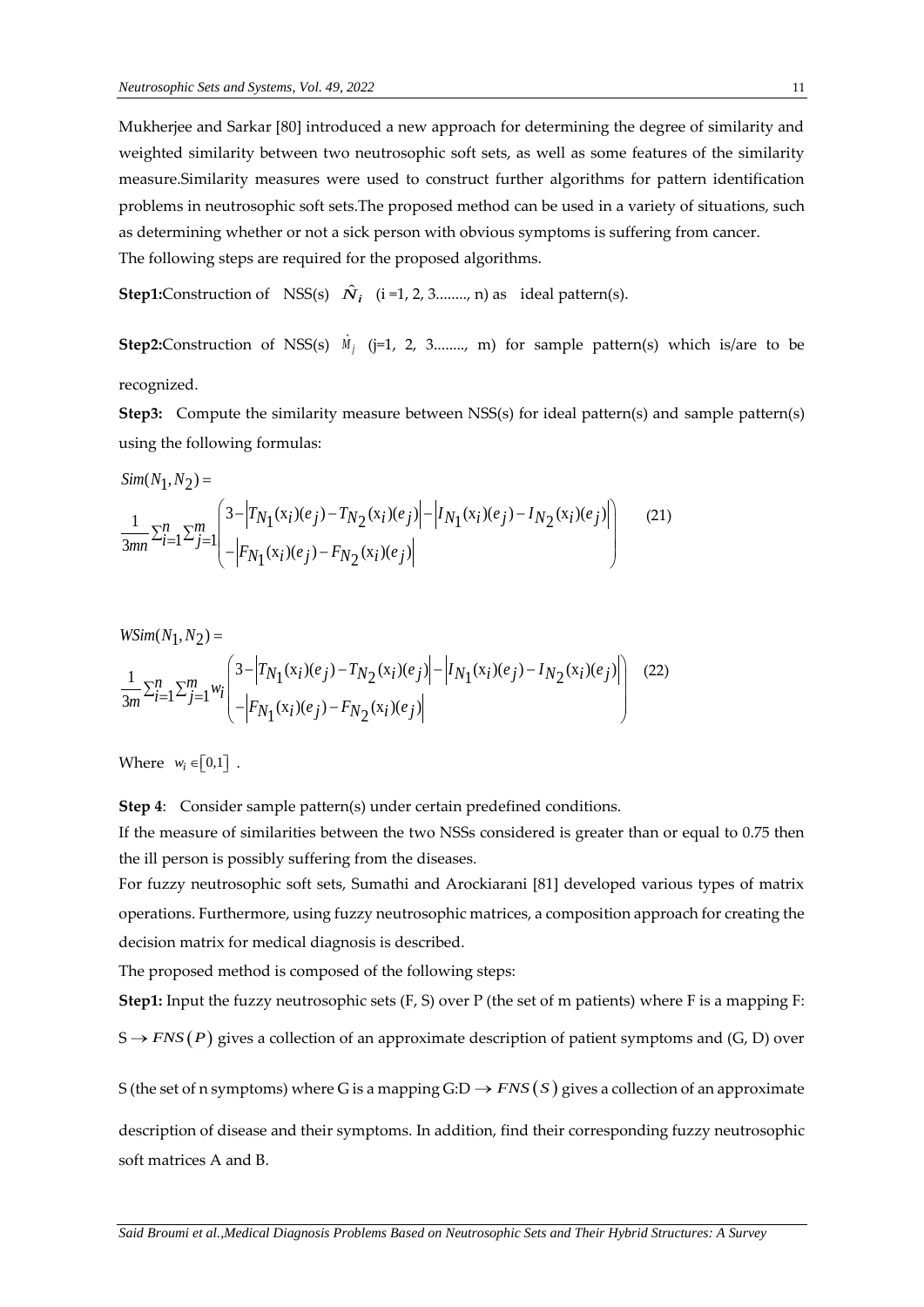**Step2:** Compute max-min composition  $A * B$  and max-min average composition  $A \psi B$  of fuzzy neutrosophic soft matrices A and B.

Where 
$$
A * B =
$$

\n
$$
\begin{bmatrix}\n\max \left\{\min \left[T_{ij}^{A}, T_{jk}^{B}\right]\right\}, \max \left\{\min \left[T_{ij}^{A}, I_{jk}^{B}\right]\right\}, \\
\min \left\{\max \left[F_{ij}^{A}, F_{jk}^{B}\right]\right\}\n\end{bmatrix}
$$
\n
$$
\left\{\min \left\{\max \left[F_{ij}^{A}, F_{jk}^{B}\right]\right\}
$$
\n
$$
\left\{\min \left[\min \left[T_{ij}^{A}, F_{jk}^{B}\right]\right]\right\}
$$

$$
A\psi B=
$$

$$
A\psi B =
$$
\n
$$
\left\{\max \left\{\frac{T_{ij}^A \cdot T_{jk}^B}{2}\right\}, \max \left\{\frac{I_{ij}^A \cdot I_{jk}^B}{2}\right\}, \min \left\{\frac{F_{ij}^A \cdot F_{jk}^B}{2}\right\} \right\} (24)
$$

**Step3:** Compute the score matrix S for  $A * B$  and  $A \psi B$  using the following formulas:

(i) 
$$
S_1 = T_j - I_j \cdot F_j
$$
 (ii)  $S_2 = T_j + (1 - I_j) - F_j$  (25)

**Step4:** Identification of the maximum score  $S_{ij}$  for each patient  $P_i$  . Conclude that the patient  $P_i$  is

suffering from disease *Dj* .

With the goal of developing an expert system for patient diagnosis, Arockiarani [82] presented the concept of fuzzy neutrosophic soft relations and the new score function. Some novel methodologies and measures, such as hamming distances and similarity measures, have been proposed, and their properties are now being investigated. A decision-making system based on similarity measures is developed. The author next proceeds through the concept of mappings on fuzzy neutrosophic soft sets and their characteristics.

Later, Celik [83] suggested a new method for medical diagnosis based on fuzzy neutrosophic soft sets and established a mechanism for determining which patient has which illness.

Jafar et al. [89] employed neutrosophic soft matrices and their complements to determine which patient was more likely to have which disease.

As an expansion of the neutrosophic soft matrix, Debnath [92] presented the notion of an interval neutrosophic soft matrix and studied various algebraic operations.In addition, utilizing an interval neutrosophic soft matrix, a new method to group decision-making problems has been proposed.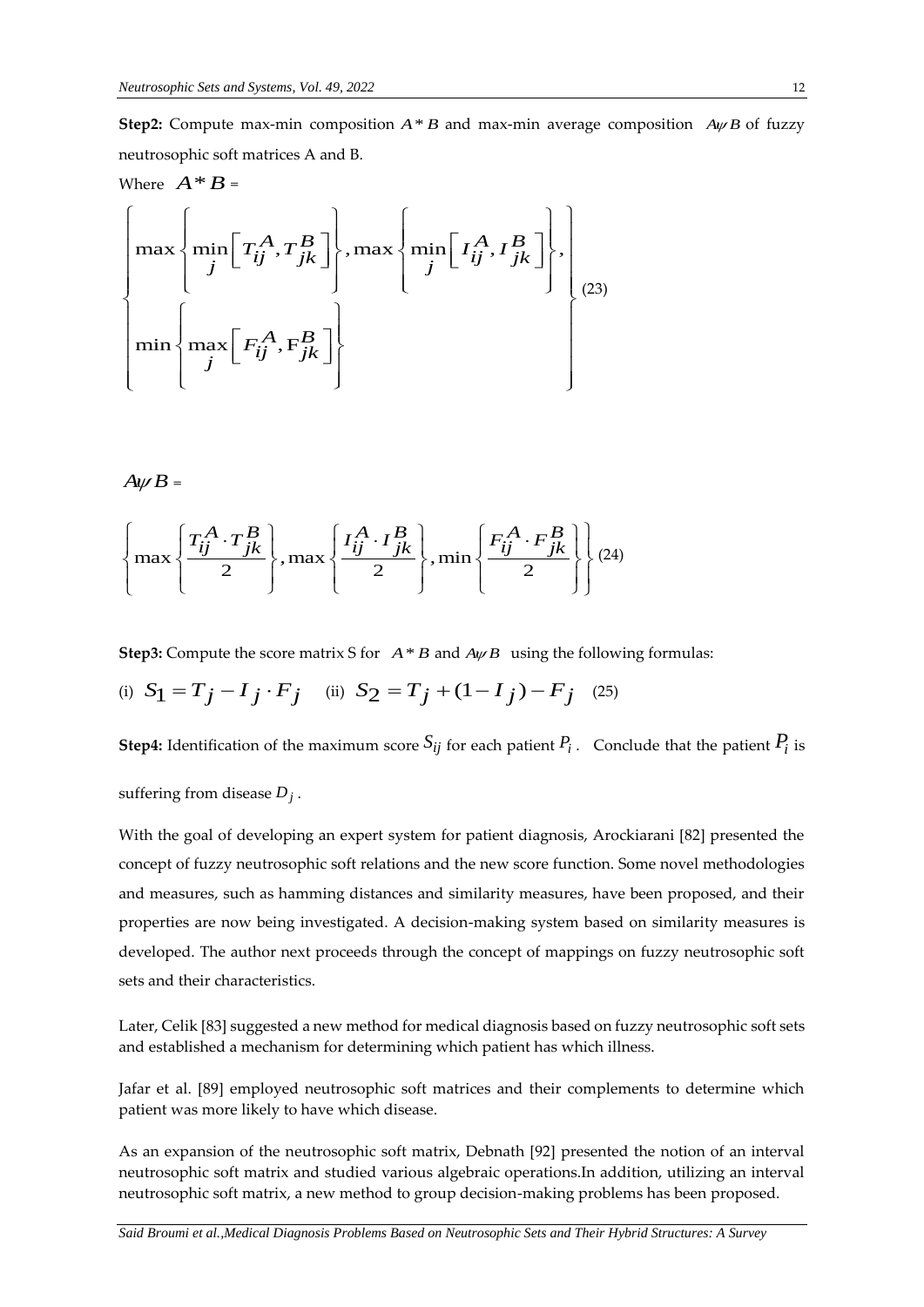#### **IV. Conclusions**

A medical diagnosis is the process of identifying diseases based on a person's symptoms. To medical clinicians, a large amount of data is available for diagnosis, which comprises uncertainty, inconsistency, and indeterminacy. This paper emphasizes the use of neutrosophic sets and some of their hybrid structures for medical diagnosis problems, with the expectation that they will provide an effective method of diagnosing problem.

### References

- [1] F. Smarandache, Neutrosophic set a generalization of the intuitionistic fuzzy set, Granular Computing, 2006 IEEE International Conference, 2006, pp. 38 – 42.
- [2] F. Smarandache, A geometric interpretation of the neutrosophic set  $-$  A generalization of the intuitionistic fuzzy set, Granular Computing (GrC), IEEE International Conference, 2011, pp.602– 606.
- [3] L. Zadeh, Fuzzy sets. Inform and Control, 8, 1965, pp.338-353
- [4] K. Atanassov, Intuitionistic fuzzy sets, Fuzzy Sets and Systems, vol. 20, 1986, pp. 87-96.
- [5] F. Smarandache, Neutrosophy / Neutrosophic probability, set, and logic, American Res. Press, 1998,
- [6] F. Smarandache, NeutrosophicPrecalculus and Neutrosophic Calculus, EuropaNova Brussels, 2015, 154 p
- [7] H. Wang, F. Smarandache, Y.Q .Zhang and R. Sunderraman, Interval neutrosophic Sets and Logic: Theory and Applications in Computing. Hexis, Phoenix, AZ, 2005.
- [8] J. Ye, A Multicriteria decision-making method using aggregation operators for simplified neutrosophic sets, Journal of Intelligent and Fuzzy Systems 26, 2014, pp. 2459–2466.
- [9] J. Ye. Trapezoidal neutrosophic set and its application to multiple attribute decision making. Neural Computing and Applications, 26(5), 2015, pp.1157-1166.
- [10]J. Ye, Multiple-attribute decision-making method under a single-valued neutrosophic hesitant fuzzy environment, Journal of Intelligent Systems, 24 (1), 2015, pp.23-36.
- [11]F. Smarandache, Neutrosophic Overset, Neutrosophic Underset, and Neutrosophic Offset. Similarly for Neutrosophic Over-/Under-/Off- Logic, Probability, and Statistics, Pons Editions, Bruxelles, Belgique, 2016, 168 pages.
- [12]I. Deli, M.Ali, F. Smarandache, Bipolar neutrosophic sets and their application based on multi-criteria decision making problems, Advanced Mechatronic Systems (ICAMechS), 2015 International Conference, 2015, pp.249 – 254.
- [13]I. Deli, S. Yusuf, F. Smarandache and M. Ali, Interval valued bipolar neutrosophic sets and their application in pattern recognition, IEEE World Congress on Computational Intelligence 2016.
- [14]R. Chatterjee, P. Majumdar and S. K. Samanta, Single valued neutrosophicmultisets Sets, Annals of fuzzy Mathematics and Informatics, Vol 10, No.3, 2015, pp.499-514.
- [15]S. Broumi, F. Smarandache, and M. Dhar, M. 2014. Rough neutrosophic sets. Italian Journal of Pure and Applied Mathematics, 32, 2014, pp. 493−502.
- [16]İ. Deli, Y. Şubaş, Bipolar Neutrosophic Refined Sets and Their Applications in Medical Diagnosis International Conference on Natural Science and Engineering (ICNASE'16), 2016, pp.1121-1132.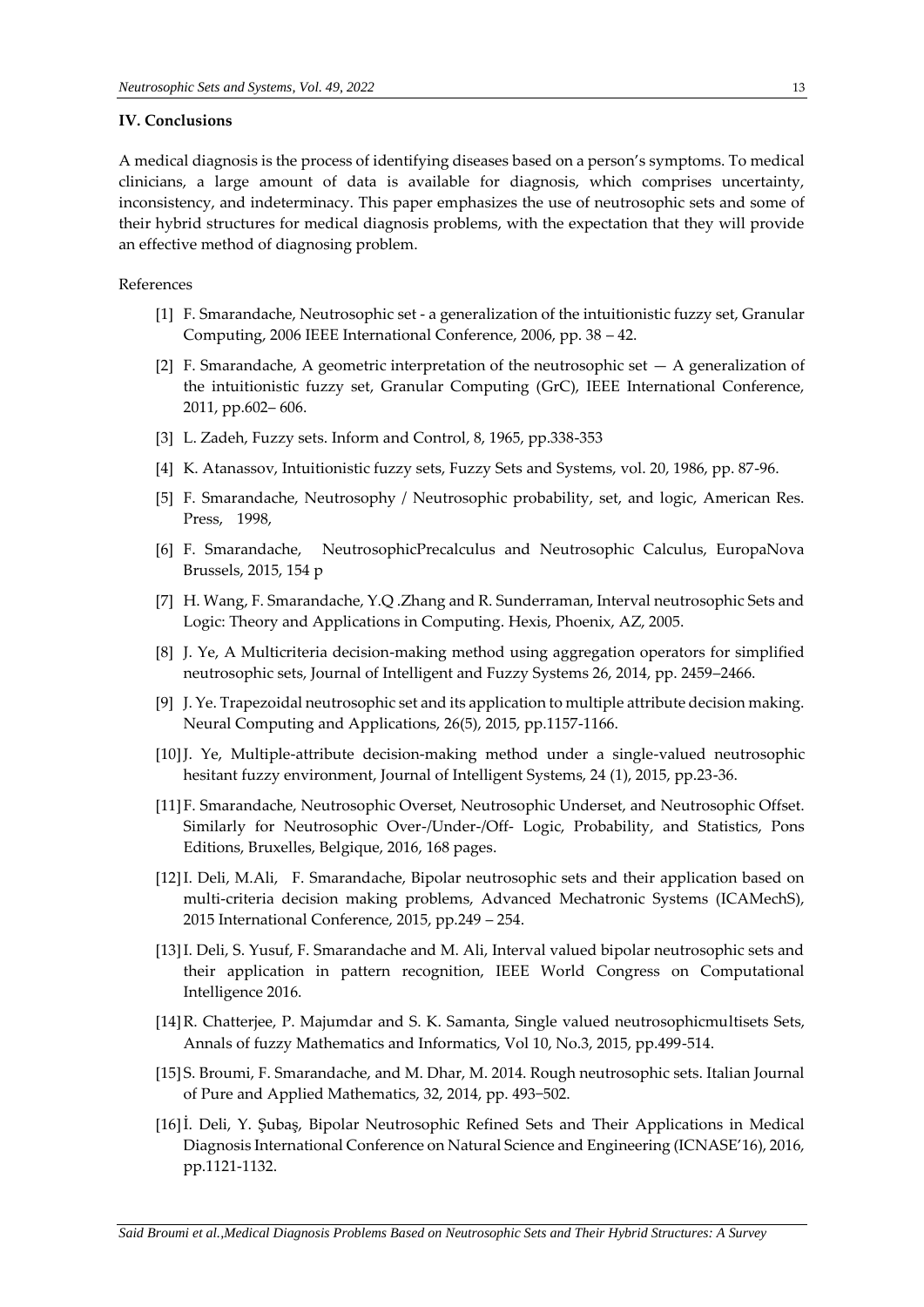- [17]I. Deli, S. Broumi and F. Smarandache, On Neutrosophic Refined Sets and their Applications in Medical Diagnosis, Journal of New Theory, 6, 2015, pp.88-89.
- [18]<http://fs.gallup.unm.edu/NSS>.
- [19]A. Q. Ansari, R. Biswas & S. Aggarwal, Extension to fuzzy logic representation: Moving towards neutrosophic logic - A new laboratory rat, Fuzzy Systems (FUZZ), IEEE International Conference, 2013, pp.1 –8.
- [20]F. Smarandache, L. Vladareanu, Applications of Neutrosophic Logic to Robotics-An Introduction. IEEE International Conference on Granular Computing, 2011, pp.607-612.
- [21]J. Ye, Improved cosine similarity measures of simplified neutrosophic sets for medical diagnoses, Artif. Intell. Med.63, 2015, pp.171–179.
- [22]I. Deli and Y. Subas, A Ranking methods of single valued neutrosophic numbers and its application to multi-attribute decision making problems, International Journal of Machine Learning and Cybernetics, 2016, 1-14.
- [23]P. Biswas, S. Pramanik and B. C. Giri, Cosine Similarity Measure Based Multi-attribute Decision-Making with Trapezoidal fuzzy Neutrosophic numbers, Neutrosophic sets and systems, 8, 2014, pp.47-57.
- [24]P. Biswas, S. Pramanik and B. C. Giri, Aggregation of Triangular Fuzzy Neutrosophic Set Information and its Application to Multiattribute Decision Making, Neutrosophic sets and systems, 12, 2016, pp.20-40.
- [25]S. Broumi, F. Smarandache, New distance and similarity measures of interval neutrosophic sets, Information Fusion (FUSION), IEEE 17th International Conference, 2014, pp.1 – 7.
- [26]H. Wang, F. Smarandache, Y. Zhang, R. Sunderraman, Single valued neutrosophic nets. Multispace and Multistructure, 4, 2010, pp.410-413.
- [27]A. Aydogdu, On entropy and similarity measure of interval valued neutrosophic sets, Neutrosophic Sets and Systems, 9(2015), 47-19.
- [28]S. Broumi, M. Talea, F. Smarandache and A. Bakali, Single Valued NeutrosophicGraphs: Degree, Order and Size, IEEE World Congress on Computational Intelligence, 2016, pp.2444-2451
- [29]S. Broumi, F. Smarandache, M. Talea and A. Bakali, An Introduction to Bipolar Single Valued Neutrosophic Graph Theory. Applied Mechanics and Materials, vol.841, 2016, 184- 191.
- [30]S. Broumi, M. Talea, A. Bakali, F.Smarandache, On bipolar single valued neutrosophic graphs, Journal of New Theory N11,2016 pp. 84–102
- [31]F. Steimann, Fuzzy set theory in medicine, Artificial Intelligence in Medicine 1, 1997, pp. 1– 7.
- [32]D. Pandey and K. Kumar, Interval valued intuitionistic fuzzy sets in Medical, Journal of International Academy of Physical Science, Vol 14, No.2, 2010, pp. 137-147.
- [33]H. M. Ju and F. Y. Wang, A similarity Measure for Interval-Valued Fuzzy Sets and Its Application in Supporting Medical Diagnosis Reasoning, The Tenth International Sympsium on operations and its application (ISORA), 2011, pp.251-257.
- [34]J. Y. Ahn, K.S.Han, S. Y.Oh and C. D. Lee, An Application of Interval-Valued Intuitionstic Fuzzy Sets For Medical Diagnosis of Headache, International Journal of Innovative Computing, information and Control, Vol 7, N.5(B), 2011, pp.2755-2762.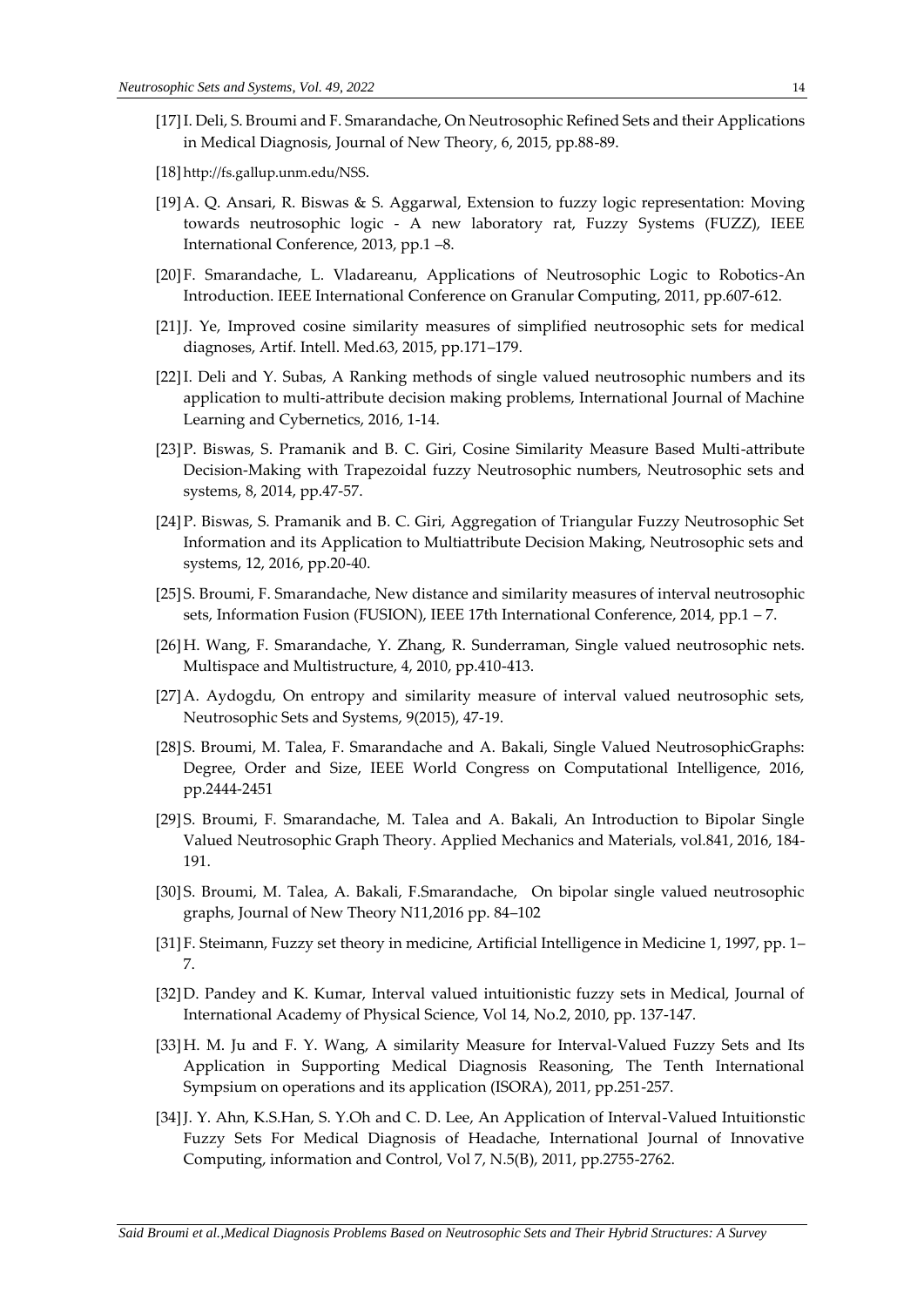- [35]H. Davarzani, M. A. Khorheh, A novel application of intuitionistic fuzzy sets theory in medical science: Bacillus colonies recognition, Artificial Intelligence Research, 2013, Vol. 2, No. 2, pp.1-7.
- [36]T. Maoying, A New Fuzzy Similarity Measure Based On Cotangent Function For Medical Diagnosis, Advanced Modeling and Optimization, Vol 15, No.2, 2013, pp.151-156.
- [37]S. Elizabeth and L. Sujatha, Application of Fuzzy Membership Matrix in Medical Diagnosis and Decision Making, Applied Mathematical Science, Vol 7, No 127, 2013, pp. 6297-6307.
- [38]V. Aswin and S. Deepak, Medical Diagnosis Using Cloud Computing with Fuzzy Logic and uncertainty Factor in Mobile Devices, lecture Notes On Software Engineering, Vol 1, No.1, 2013, pp.117-121.
- [39]P. Rajarajeswari and N. Uma. Normalized Hamming Similarity Measure for Intuitionistic Fuzzy Multi Sets and Its Application in Medical diagnosis. International Journal of Mathematics Trends and Technology, 5(3), 2014, pp.219-225.
- [40]S. J. Savarimuthu and P. Vidhya, Application of Intuitionistic Fuzzy Set With n-parametres in Medical Diagnosis, International Journal of Computing Algorithm, Vol 3, 2014, pp. 749- 752.
- [41]K. Kumar, Type -2 Fuzzy Theory In Medical Diagnosis, Annals of Pur and Applied Mathematics, Vol 9, No.1, 2015, pp. 35-44.
- [42]P. Biswas, S. Pramanik and B.C Giri, A Study on Information technology Professional's Health Problem Based on Intuitionistic Fuzzy Cosine Similarity Measure, Swiss Journal of Statistical and Applied Mathematics, Vol 2, issue 1, pp.44-50.
- [43]R. S. Porchelvi, P. Selvvathi and R. Vanitha, An Application of Fuzzy Matrices in Medical Diagnosis, International Journal of Fuzzy Mathematical Archive, Vol 9, No 2, 2015, pp. 211-216.
- [44]A Meenakshi and M. Kaliraja, An application of interval valued fuzzy matrices in medical diagnosis, International Journal of Mathematical Analysis 5(36),pp.1791-1802.
- [45]R. Dangwal, M.K. Sharma and Anita, A Comparative Study of Health Status Index Using Vague Sets and Interval Valued Vague Sets, International Journal of Innovative Research in Science, Engineering and Technology, Vol. 5, Issue 8,2016, pp.15024-15030
- [46]D. Vankova, E. Sotirova and V. Bureva, An application of the Inter Criteria Analysis approach to health-related quality of life, Notes on Intuitionistic Fuzzy Sets, Vol. 21, No. 5, 2015, pp.40–48
- [47]B.C. Cuong, P. H. Phong, Max- Min Composition of Linguistic Intuitionistic Fuzzy Relations and Application in Medical Diagnosis, VNU Journal of Science: Comp. Science & Com. Eng., Vol. 30, No. 4, 2014, pp.57-65.
- [48]D. Molodtsov. Soft Set Theory First Results. Computers and Mathematics with Applications 37(4-5), 1999, pp.19-31.
- [49]P. Rajarajeswari and P. Dhanalakshmi, Soft Set Theory in Medical Diagnosis using Trapezoidal Fuzzy Number. International Journal of Computer Applications, Vol 57, No.19, 2012, pp.8-11.
- [50]P. Rajarajeswari, P .Dhanalakshmi, An Application of Interval Valued Intuitionistic Fuzzy soft matrix theory in medical diagnosis, Annals of Fuzzy Mathematics and Informatics, Vol 9, issue 3, pp.463-472.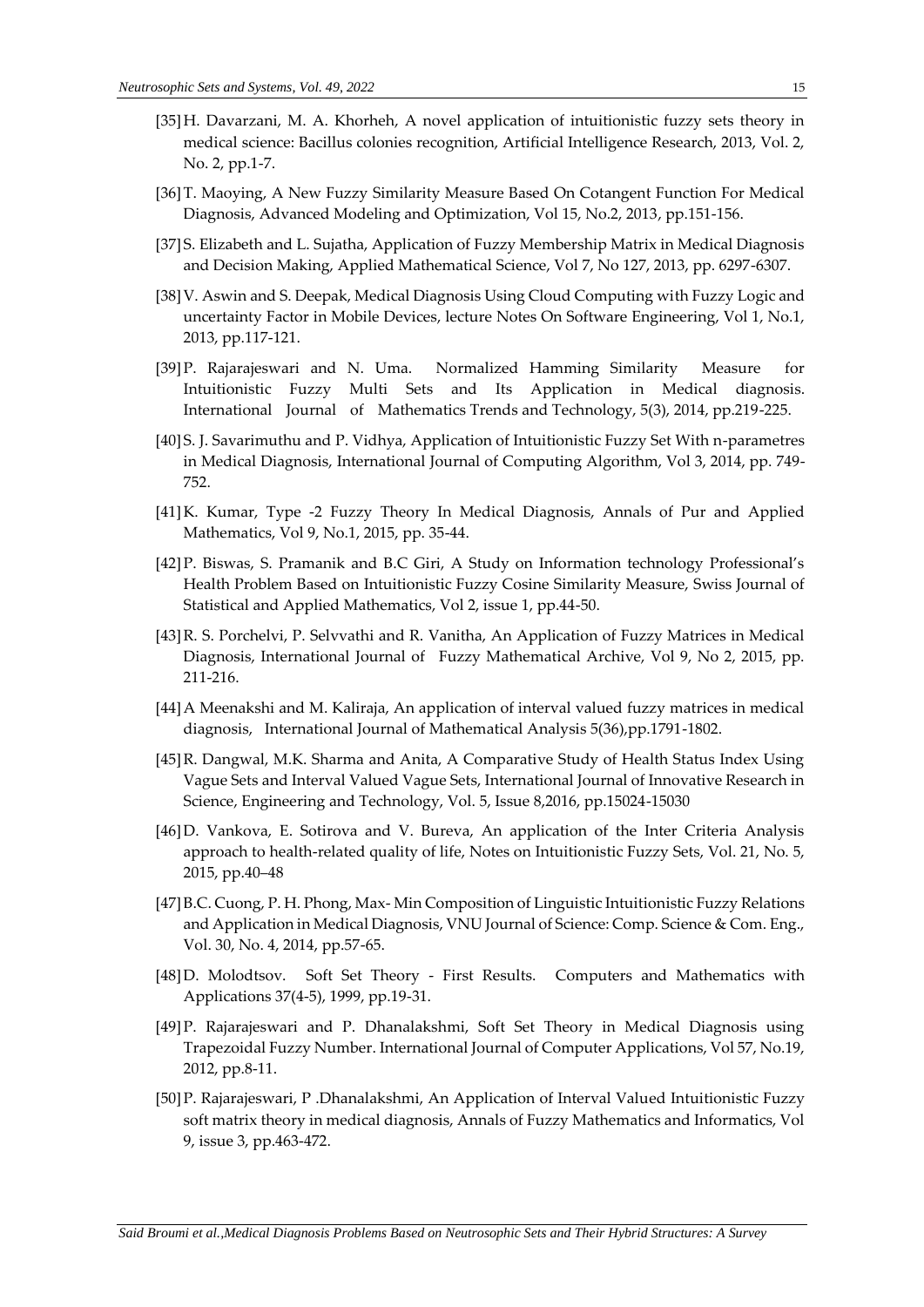- [51]P. Shanmugasundarm, C.V. Seshaiah and K. Rathi, Intuitionistic Fuzzy Soft Matrix Theory in Medical Diagnosis Using Max-Min Average Composition Method, Journal of Theoretical and Applied Information Technology, Vol 67, N.1, 2014, pp.186-190.
- [52]M. Agarwal, M. Hanmandlu and K. K. Biswas, Generalized In tuitionistic Fuzzy Soft Sets and its Application In Practical Medical Diagnosis Problem, IEEE international Conference on Fuzzy Systems, 2011, pp. 2972-2978.
- [53]Y. Celik and S. Yamak, Fuzzy soft set theory applied to medical diagnosis using fuzzy arithmetic Operations, Journal of Inequalities and Applications, 82, 2013, pp.1-11.
- [54]Q. Feng and W. Zheng, New Similarity of Fuzzy Soft Sets Based on Distance Measures, Annals of fuzzy Mathematics and Informatics, 2013, pp.
- [55]M. Bora, B. Bora, T. J. Neog and D. K. Sut, Intuitionistic fuzzy soft matrix theory and its application in medical diagnosis, Annals of Fuzzy Mathematics and Informatics, Vol 7, No.1 3, 2014, pp.143-153.
- [56]P. Muthukumar, G. S. S. Krishnan, A Mean Potentiality Approach of An Intuitionistic Fuzzy Soft Sets Based Decision Making Problem in Medical Science, International Journal Advance, Soft, Comput.Appl,Vol.6,No.3, 2014, pp.1-25
- [57]N. Sarala and S. Rajkumari, Drug Addiction Effect in Medical Diagnosis by Using Fuzzy Soft Sets Matrices, International Journal of Current Engineering and Technology, Vol 5, No.1, 2015, pp.247-251.
- [58]P. Muthukumar, G. S. S. Krishnan, A Similarity measure of Intuitionistic fuzzy soft sets and its application in Medical Diagnosis, Applied Soft Computing, 41, 2016, pp.148-156.
- [59]A. Q. Ansari, R. Biswas and S. Aggarwal, Proposal for Applicability of Neutrosophic Set Theory in Medical AI, International Journal of Computer Applications, Vol 27, No.5, 2011, pp.5-11.
- [60]A. Q. Ansari, R. Biswas & S. Aggarwal, Neutrosophication of Fuzzy Models, IEEE Workshop On Computational Intelligence: Theories, Applications and Future Directions (hosted by IIT Kanpur), 14th July 2013.
- [61]AtharKharal, Automated medical diagnosis: a method using neutrosophic set, New Mathematics and Natural Computation,Vol22, Issue: 2, 2014,pp. 451-462
- [62]A. Kharal, A Neutrosophic Multi-Criteria Decision Making Method, New Mathematics and Natural Computation (NMNC), Vol. 10, Issue 02, 2014, pp.143-162.
- [63]S. De and J. Mishra, Neutrosophic Logic Based New Methodology to handle Indeterminacy Data for taking Accurate Decision, Advances in Intelligent Systems and Computing 410, 2016, pp-139- 147.
- [64]J. M. Jency and I. Arockiarani, Application of Fuzzy Neutrosophic Relation in Decision Making, Global Journal of Advanced Research, Vol 2, Issue6, 2016, pp.453-456.
- [65]J. Ye, Multi-Period Diagnosis Method Using a Single Valued Neutrosophic similarity Measuure Based On tangent function, Computer Methods and Programs in Biomedicine, 123, 2016, pp.142-149.
- [66]K. Bhutani, S. Aggarwal, Experimenting with neutrosophic ontologies for medical data classification, IEEE Workshop on Computational Intelligence: Theories, Applications and Future Directions (WCI), 2015, pp.  $1 - 6$ .
- [67]P. K. Singh, Three-way fuzzy concept lattice representation using neutrosophic set, Int. J. Mach. Learn. & Cyber, 2016, pp. 1-11DOI 10.1007/s13042-016-0585-0,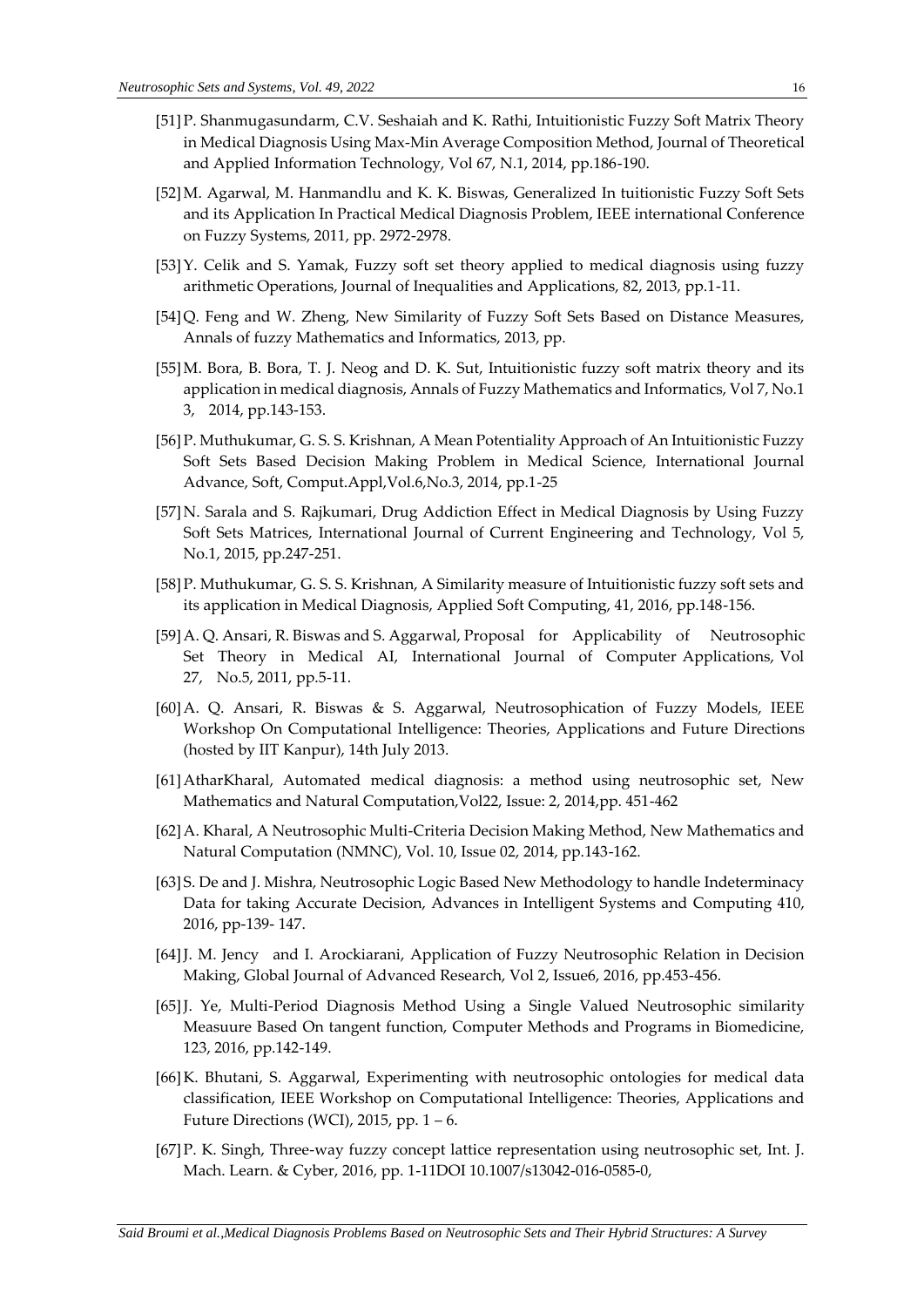- [68]Y. X. Ma, J. Q. Wang, J. Wang, X. H. Wu, An Interval Neutrosophic Linguistic Multi-criteria Group Decision-Making method and its application in selecting medical treatment options, Neural Computing & Application, 2016
- [69]J. Ye, Improved cosine similarity measures of simplified neutrosophic sets for medical diagnoses, Artificial Intelligence in Medicine, Volume 63, Issue 3, 2015, pp.171-179.
- [70]S. Broumi, F. Smarandache, Extended Hausdorff Distance and Similarity measures for neutrosophic Refined sets and their Application in medical diagnosis, Journal of New Theory, N.7, 2015, pp. 64-78.
- [71]S. Broumi, I. Deli, Correlation Measure for Neutrosophic Refined Sets and Its Application in Medical Diagnosis, In Palestine Journal of Mathematics, Vol. 3, 2014, pp. 11–19.
- [72]S. Broumi, F. Smarandache, Neutrosophic Refined Similarity Measure Based on Cosine Function, Neutrosophic Sets and Systems, Vol. 6, 2014, pp.42-48.
- [73]K. Mondal and S. Pramanik, Neutrosophic Refined Similarity Measure Based On Cotangent Function And Its application to Multi-Attribute Decision Making, Global Journal of Advanced Research, Vol 2, Issue2, 2015, pp.489-496.
- [74]S. Ye, J. fu and J. Ye, Medical Diagnosis Using Distance–Based Similarity Measure of Single valued neutrosophicMultisets, Neutrosophic Sets and Systems, 7, 2015, pp.47-52.
- [75]S. Ye and J. Ye. Dice similarity measure between single valued NeutrosophicMultisets and its Application in Medical Diagnosis, Neutrosophic Sets and Systems, 6, 2014, pp.48-52.
- [76]S. Pramanik and K. Mondal, Cosine similarity Measure of Rough Neutrosophic Sets And Its Application in Medical Diagnosis, Global Journal of Advanced Research, Vol. 2, Issue1, 2015, pp.212-220.
- [77]S. Pramanik, K. Mondal, Cotangent similarity measure of rough Neutrosophic sets and its application to medical diagnosis, Journal of New Theory, N4, 2015, pp. 90-102.
- [78]S. Pramanik and K. Mondal, Some rough neutrosophic Similarity Measures and their Application to Multi attribute Decision Making. Global Journal of Engineering Science and Research Management, 2(7), 2015, pp.61-73.
- [79]T. M. Basu, S. K. Mondal, Neutrosophic Soft Matrix And It's Application in Solving Group Decision Making Problems from Medical Science, Computer Communication & Collaboration, Vol. 3, Issue 1, 2015, pp.1-31
- [80]A. Mukherjee and S. Sarkar, A New method of measuring Similarity between two Neutrosophic soft sets and its application in pattern recognition problems, Neutrosophic Sets and Systems, Vol. 8, 2015, pp.72-77.
- [81]I. Sumathi and I. Arockiarani, Fuzzy Neutrosophic Soft Matrix Model in decision Making, Elixir Applied Mathematics, 78, 2015, pp.29666-29673.
- [82]I.Arockiarani, A Fuzzy Neutrosophic Soft Set Model in Medical Diagnosis, Norbert Wiener in the 21st Century (21CW), 2014 IEEE Conference, 2014, pp.1-8.
- [83]Y. Celik, A Model for Medical Diagnosis via Fuzzy Neutrosophic Soft Sets, Asian Journal of Mathematics and Computer Research, 10(1), 2016, pp.60-68.
- [84]G. Shahzadi, Muhammad Akram and A. B. Saeid, An Application of Single- Valued Neutrosophic Sets in Medical Diagnosis, Neutrosophic Sets and Systems, 18, 2017, pp. 80- 88.